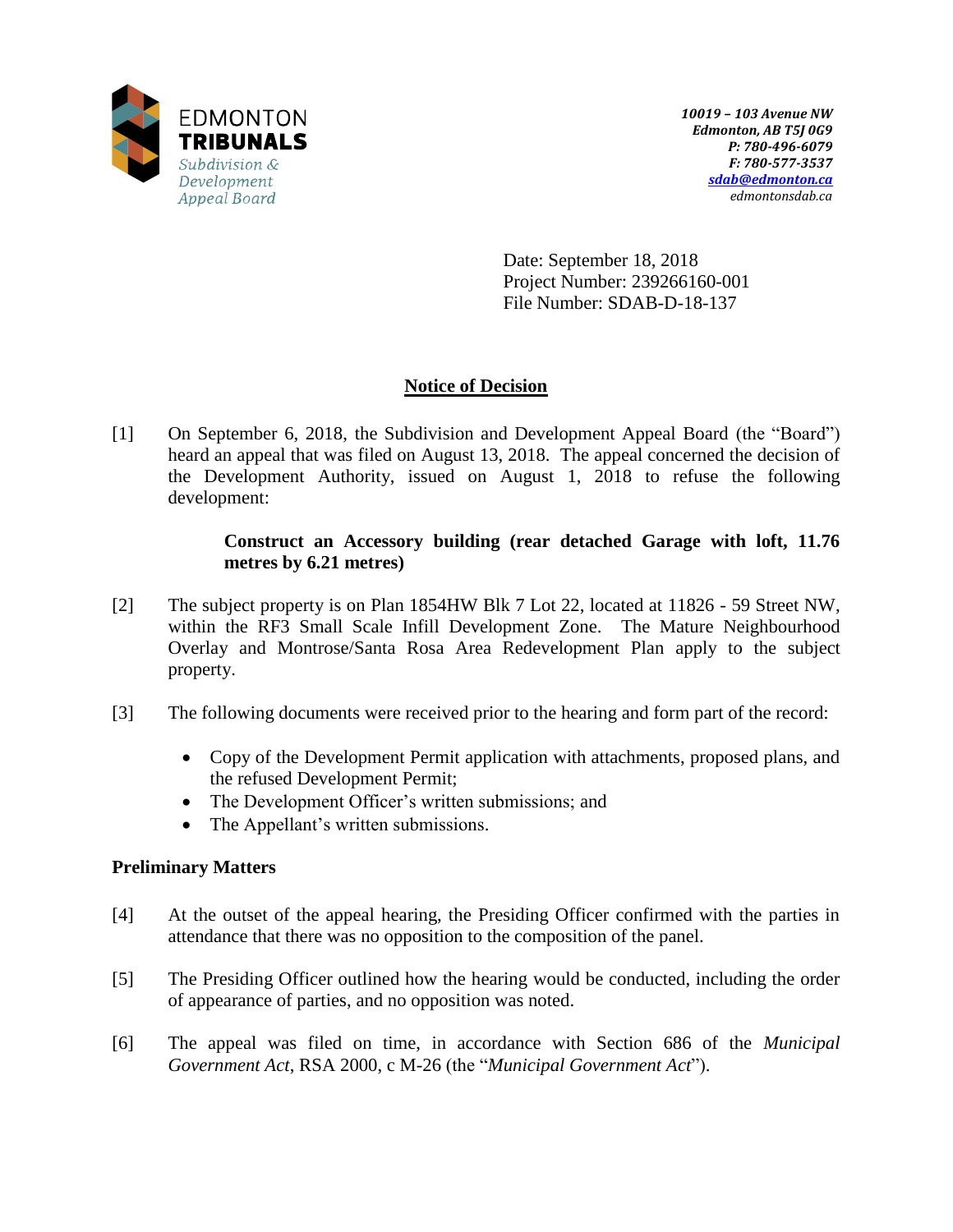### **Summary of Hearing**

- *i) Position of the Appellant, Mr.& Mrs. Van Elst:*
- [7] Mr.& Mrs. Van Elst decided to demolish the old dilapidated Garage on their property and build a new larger over height Garage to accommodate the development of a garden suite at some point in the future. This would allow them to take advantage of a \$25,000 municipal grant to support the development of different housing choices in the neighbourhood.
- [8] Discussions were held with Development & Zoning Services and they were advised to apply for a development permit for a detached Garage to get the process started. The initial plans included a loft area to enable the future conversion if it were to occur.
- [9] A contractor was hired to add an additional six inches of concrete to the existing concrete pad to support the proposed larger Garage.
- [10] This neighbourhood is currently experiencing a great deal of redevelopment. Two skinny houses have been developed on the immediately adjacent lot as well as numerous oversized and over height Garages along the rear lane.
- [11] At a later point, Development & Zoning Services advised them to reapply for a development permit for a Garage with a Garage Suite because the height requirements are different.
- [12] This process has taken over two years and they are confused about how to proceed. They are prepared to make whatever changes are necessary in order to receive a development permit to finish the project. The existing Garage has already been demolished and the new footings, concrete floor and partial Garage walls exist as shown in their photos.
- [13] Mr. Van Elst provided the following information in response to questions from the Board:
	- a) Approval is being sought for the construction of a Garage with a mezzanine (loft) level that will be used for storage. A Garden Suite may be developed in the future as finances allow.
	- b) The Garage that was demolished was serviced with electricity, water and gas.
	- c) The proposed development was discussed with neighbours and they are aware of the proposed height of the building. A petition of support signed by the neighbours and the Community League was submitted. The two most affected neighbours support the proposed development.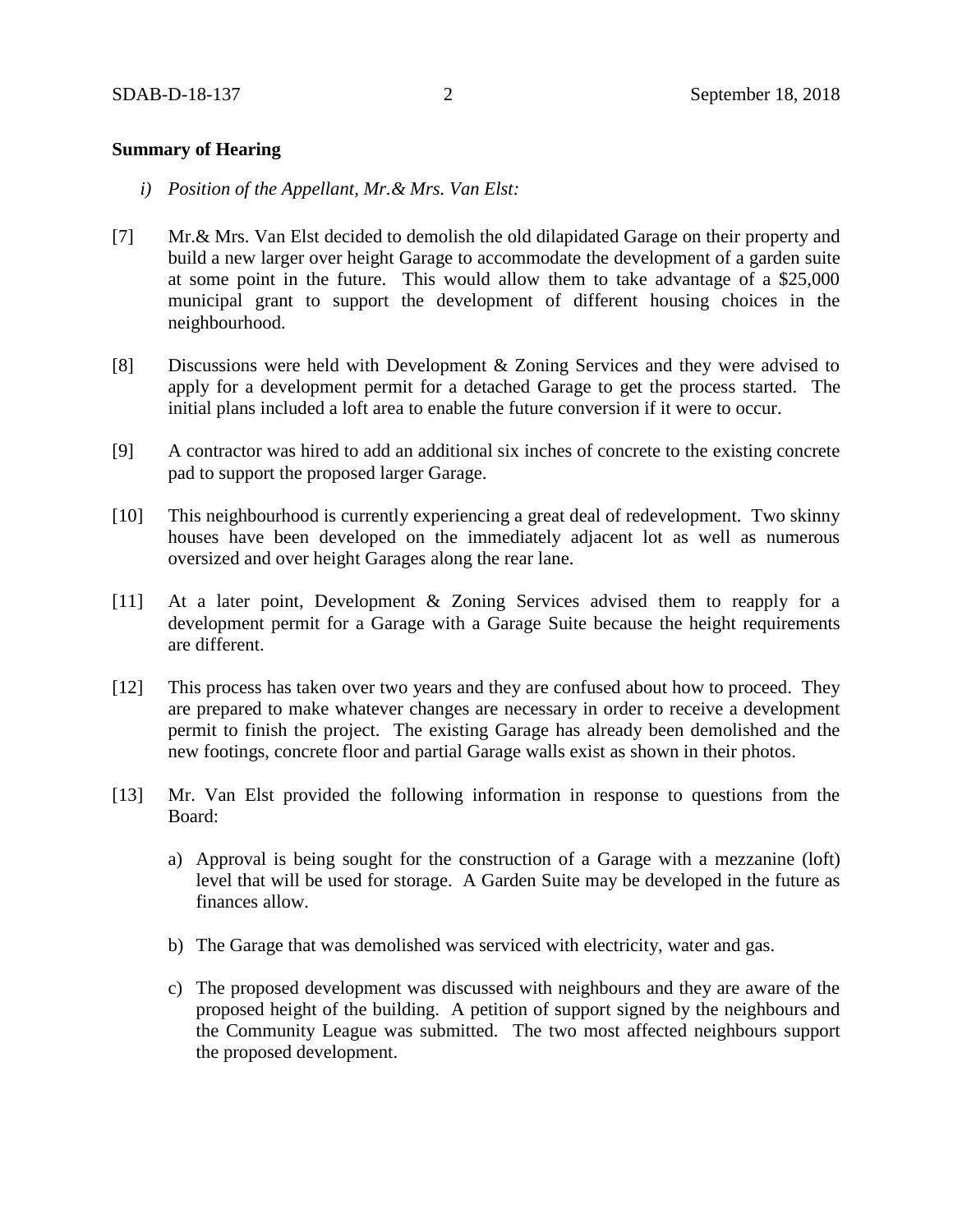- d) There are two properties across the lane from their rear lot line. They spoke with one neighbour who resides across the rear lane and supports the proposed development. The other property is currently being sold and no one could be contacted. No signatures associated with either of these properties are included in their materials.
- e) All of the houses in this neighbourhood have rear detached Garages.
- f) The municipal grant is still available for residents who develop Garden Suites to be used as rental properties. Their initial plan was to develop the suite to provide housing for a family member.
- g) Photographs were referenced to illustrate the current state of the Garage building and the surrounding concrete work that has been completed.
- h) A contractor and engineer were consulted before the existing concrete pad was extended by six inches.
- i) The Development Officer did advise them that there are different regulations for the development of a Garden Suite. However, they are not prepared to develop a Garden Suite at this time.
- j) Many different development options have been suggested, but they just want to complete the project even if approval is only granted for the construction of a Garage. They understand that the regulations for Garages and Garden Suites are different and that the structure might not comply with Garden Suite regulations or be approved as a Garden Suite. Nonetheless they want to proceed with the Garage application only so that they can finish off the existing partial construction in the rear yard.
- k) The recommended conditions submitted by the Development Officer will be met and they are not opposed to an additional condition that the proposed loft space cannot be used as an additional Dwelling. At this point, they do not intend to develop a kitchen or a bathroom in the loft space.
- l) An aerial photograph was referenced to confirm the location of two large oversized Garages that have been built across the rear lane from their property. Information regarding the issuance of development permits for Garages on nearby properties could not be provided.
- [14] They offered to alter the plans and remove the loft area entirely. However, the Presiding Officer clarified that the Board will only consider the plans that were submitted and reviewed by the Development Officer.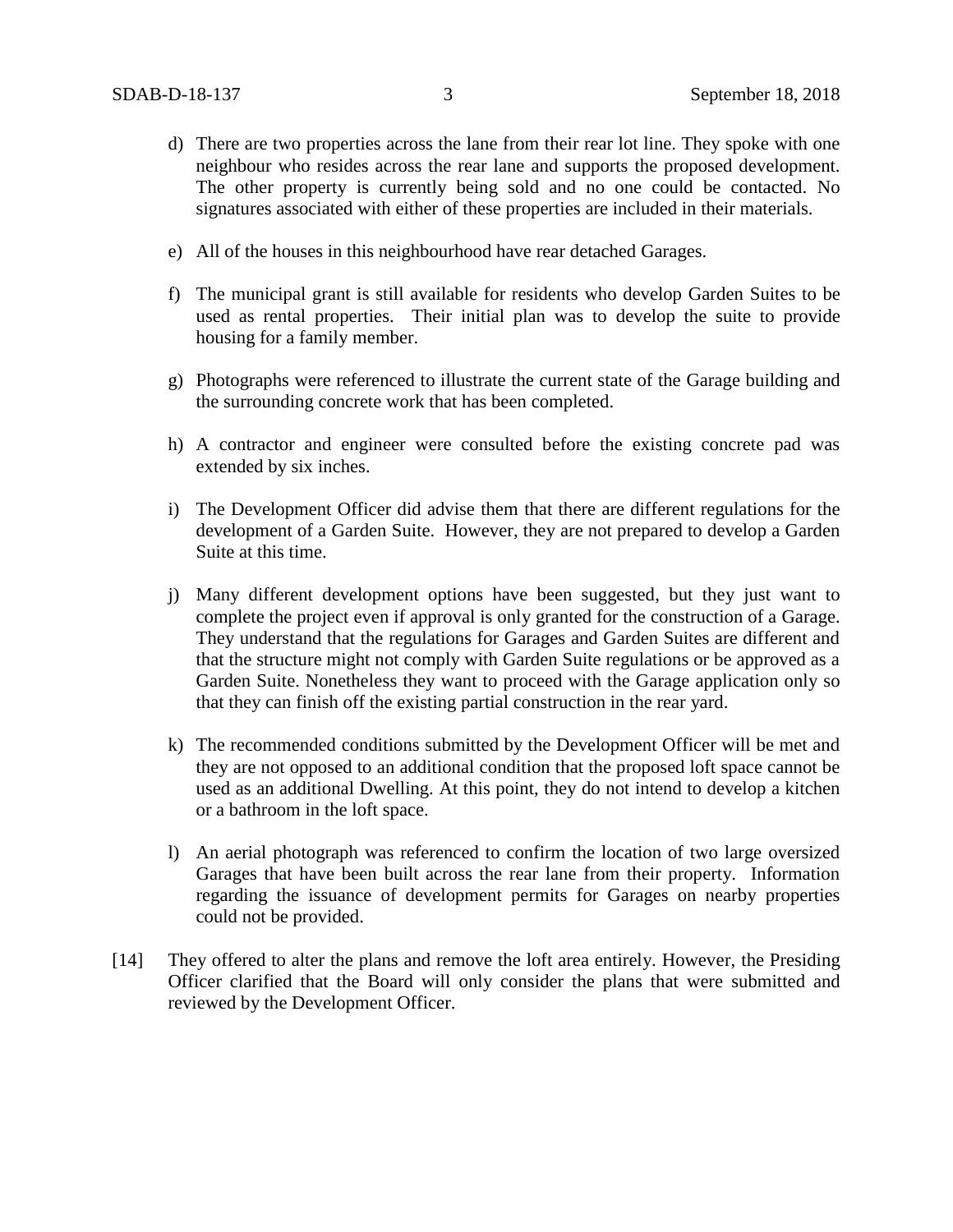- *ii) Position of the Development Officer, Mr. K. Yeung:*
- [15] Mr. Yeung did not appear at the hearing and the Board relied on his written submission.

### **Decision**

- [16] The appeal is **ALLOWED** and the decision of the Development Authority is **REVOKED**. The development is **GRANTED** as applied for to the Development Authority, subject to the following **CONDITIONS** as proposed by the Development Authority and reviewed by the Appellants:
	- 1. The development shall be constructed in accordance with the stamped and approved drawings.
	- 2. Under the terms of this Development Permit for an Accessory building (rear detached Garage with loft), the proposed loft space shall not be used as an additional Dwelling Unit.
	- 3. Eave projections shall not exceed 0.46 metres into required yards or Separation spaces less than 1.2 metres (Reference Section 44.1(b)).

#### ADVISEMENTS:

- 1. Driveway access must maintain a minimum clearance of 1.5 metres from all surface utilities.
- 2. An approved Development Permit means that the proposed development has been reviewed against the provisions of this bylaw. It does not remove obligations to conform with other legislation, bylaws or land title instruments including, but not limited to, the *Municipal Government Act*, the *Safety Codes Act* or any caveats, restrictive covenants or easements that might be attached to the Site.
- 3. A Building Permit is required for any construction or change in use of a building. Please contact the 311 Call Centre for further information.
- [17] In granting the development, the following variances to the *Edmonton Zoning Bylaw* are allowed:
	- 1. The maximum allowable Height of the Garage (to midpoint) of 4.3 metres per Section 50.3(3) is varied to allow an excess of 2.3 metres, thereby increasing the maximum allowed to 6.6 metres.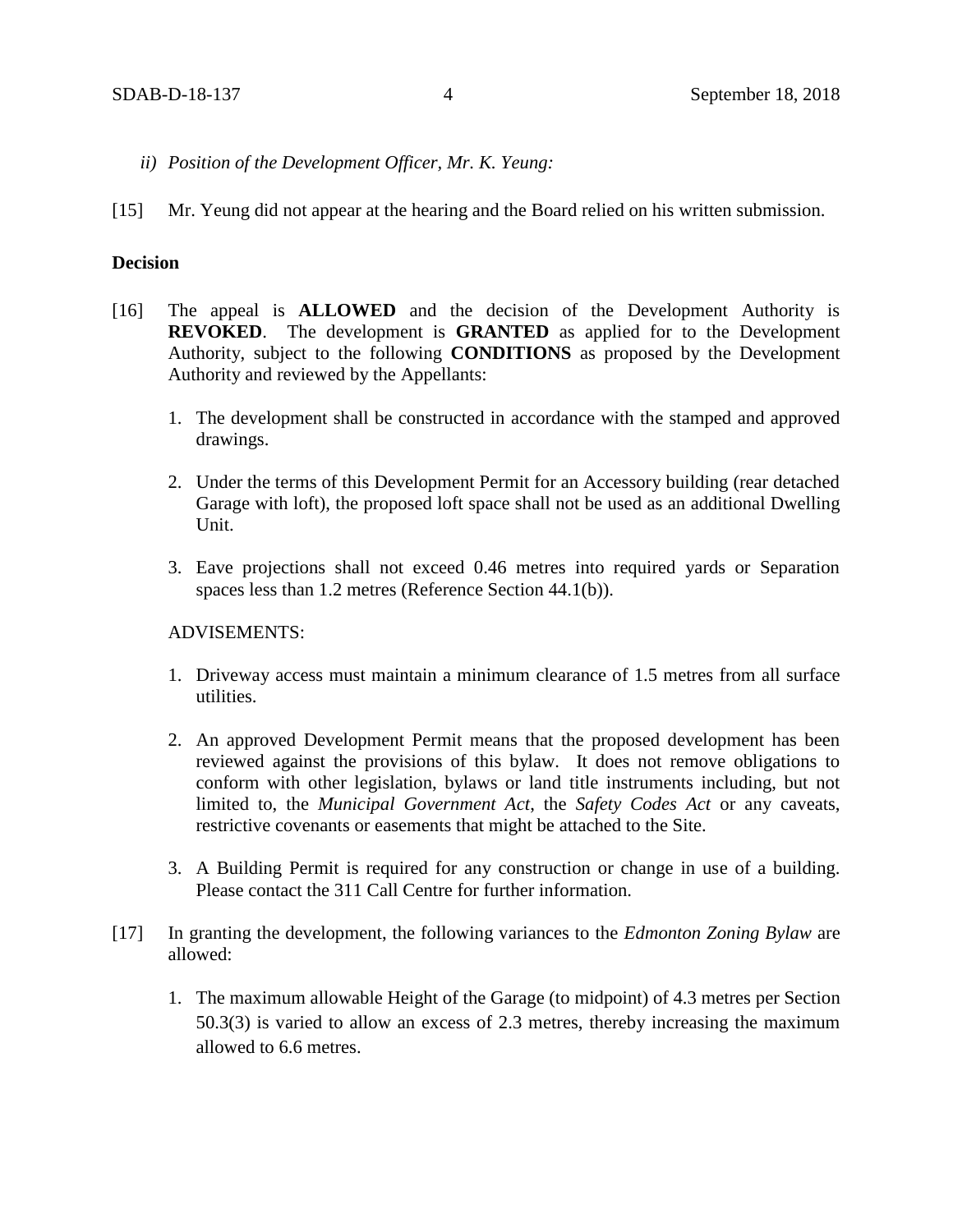- 2. The maximum Height of the Garage (to peak) of 5.8 metres per Section 52.2(c) is varied to allow an excess of 1.8 metres, thereby increasing the maximum allowed to 7.6 metres.
- 3. The maximum allowable Site Coverage for the proposed Garage of 12 Percent per Section 140.4(10) is varied to allow an excess of 4 Percent, thereby increasing the maximum allowed to 16 Percent **(**in accordance with the stamped and approved drawings).
- 4. The Garage is not fully contained within the rear 12.8 metres of the Site as required per Section 814.3(21). A variance is granted to allow an excess of 3.8 metres, thereby allowing the Garage to be fully contained within the rear 16.6 metres of the Site.

### **Reasons for Decision**

- [18] The proposed development is Accessory to a Permitted Use in the RF3 Small Scale Infill Development Zone.
- [19] The scope of the development permit application before the Board is to construct an Accessory building (rear detached Garage with loft, 11.76 metres by 6.21 metres) and does not include the development of a Garage Suite.
- [20] The proposed development has not been assessed by the Development Officer or the Board for approval as a Garden Suite Use. Converting the loft space in the rear detached Garage to a Garage Suite will require a separate development permit application and the submission of plans to be vetted and reviewed by the Development Authority in accordance with the proper process.
- [21] The proposed development requires four variances: two for Height, one for Site Coverage and one for the placement of the Garage in the rear portion of the Site.
- [22] The Board grants the required variances for the following reasons:
	- a) The proposed development received a high level of community support:
		- 1. Even though Community Consultation was not required, the Appellants attempted to contact all of the neighbours who reside within the 60 metre notification radius.
		- 2. Twenty-one signatures of support were submitted, including those of the two most directly affected neighbours who each share a Side Lot Line with the subject Site.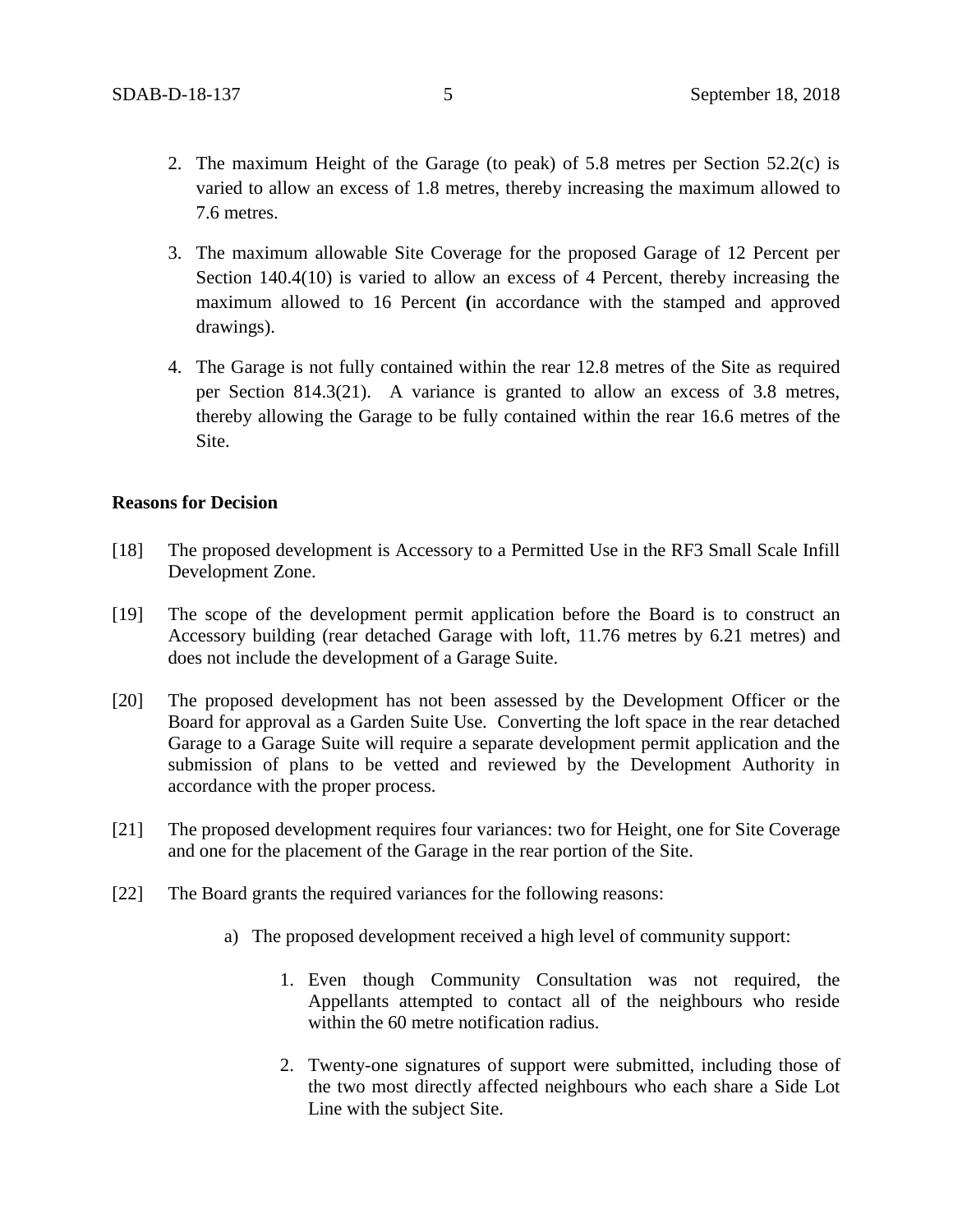- 3. Signatures of support were not provided from neighbours who reside across the rear lane. However, evidence was provided that one of these property owners gave verbal support and the other property is currently up for sale and the owner could not be contacted.
- 4. All property owners within the 60 metre notification radius received notice of the appeal hearing which outlined the scope of the development permit application and the required variances. No letters of support or objection were received. No one attended the hearing to oppose to the proposed development.
- b) Significant amenity area will remain in the rear yard after the proposed Garage is constructed. It is set back 5.15 metres from the South Side Lot Line reducing its impact on the adjacent lot to the south. The proposed Garage is located 0.95 metres from the North Side Lot Line, however the majority of the building is directly across from the rear detached Garage currently in place on the Lot to the north. Further, the separation distance between the principle dwelling and the proposed Garage is 5.39 metres.
- c) The evidence provided indicates that there are several other oversized and potentially over height Garages located on nearby properties, including at least two four-car Garages in the immediate vicinity (one directly across the rear lane). However, the Board placed little weight on this factor as the Appellants could not provide details concerning the legality and exact dimensions of those Garages.
- [23] With respect to the Site Coverage variance in particular, the Board also considered that while the proposed Garage exceeds the maximum allowable 12 percent, the total Site Coverage for the Principal Building and the Accessory Building is 159.85 square metres which is less than the maximum allowable 183 square metres.
- [24] It became clear during the hearing that the Appellants had been confused about whether to apply for a Garage or a Garden Suite and that the Appellants' long-term plans may include converting the proposed loft area to a Garden Suite.
- [25] The Appellants also clarified:
	- a) They are currently seeking approval for an Accessory building (rear detached Garage with loft) not a Garden Suite.
	- b) The building has existing electrical and water services.
	- c) The proposed development will be built in accordance with the submitted plans which were refused by the Development Officer.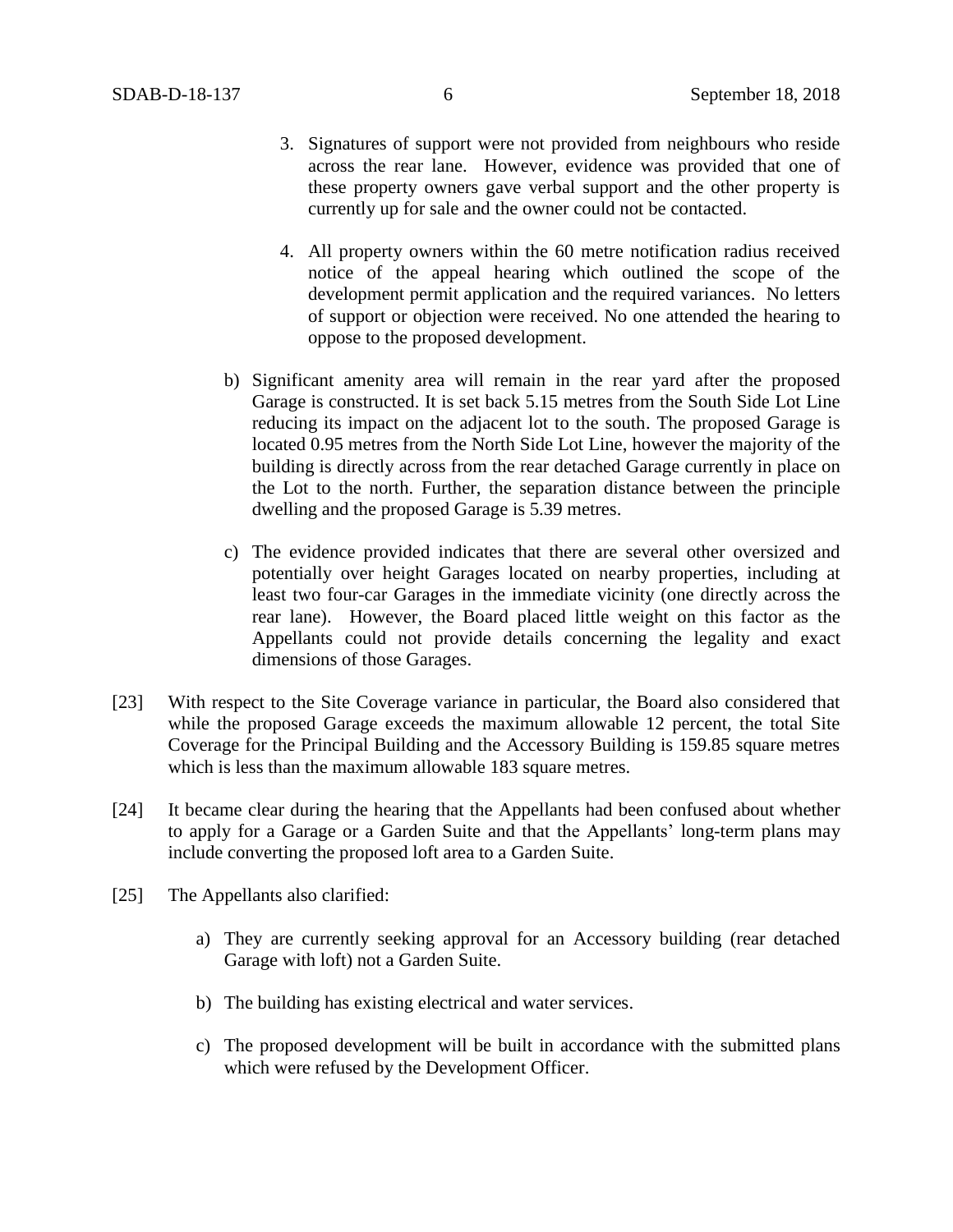- d) The loft area will be used to provide extra storage. It is not intended to be used as a Dwelling Unit.
- e) They do not object to the imposition of a condition prohibiting the use of the loft space as an additional Dwelling Unit.
- [26] Therefore, for clarity, a condition has been imposed on this Development Permit, that the proposed loft space cannot be used as an additional Dwelling Unit.
- [27] For the reasons above, the Board concludes that the proposed development, with the conditions imposed, will not unduly interfere with the amenities of the neighbourhood nor materially interfere with or affect the use, enjoyment or value of neighbouring parcels of land.

K Chemian of

Ms. K. Cherniawsky, Presiding Officer Subdivision and Development Appeal Board

Board members in attendance: Mr. D. Fleming, Ms. P. Jones, Mr. A. Peterson, Mr. J. Wall

c.c. City of Edmonton, Development & Zoning Services, Attn: Mr. K. Yeung/Mr. A. Wen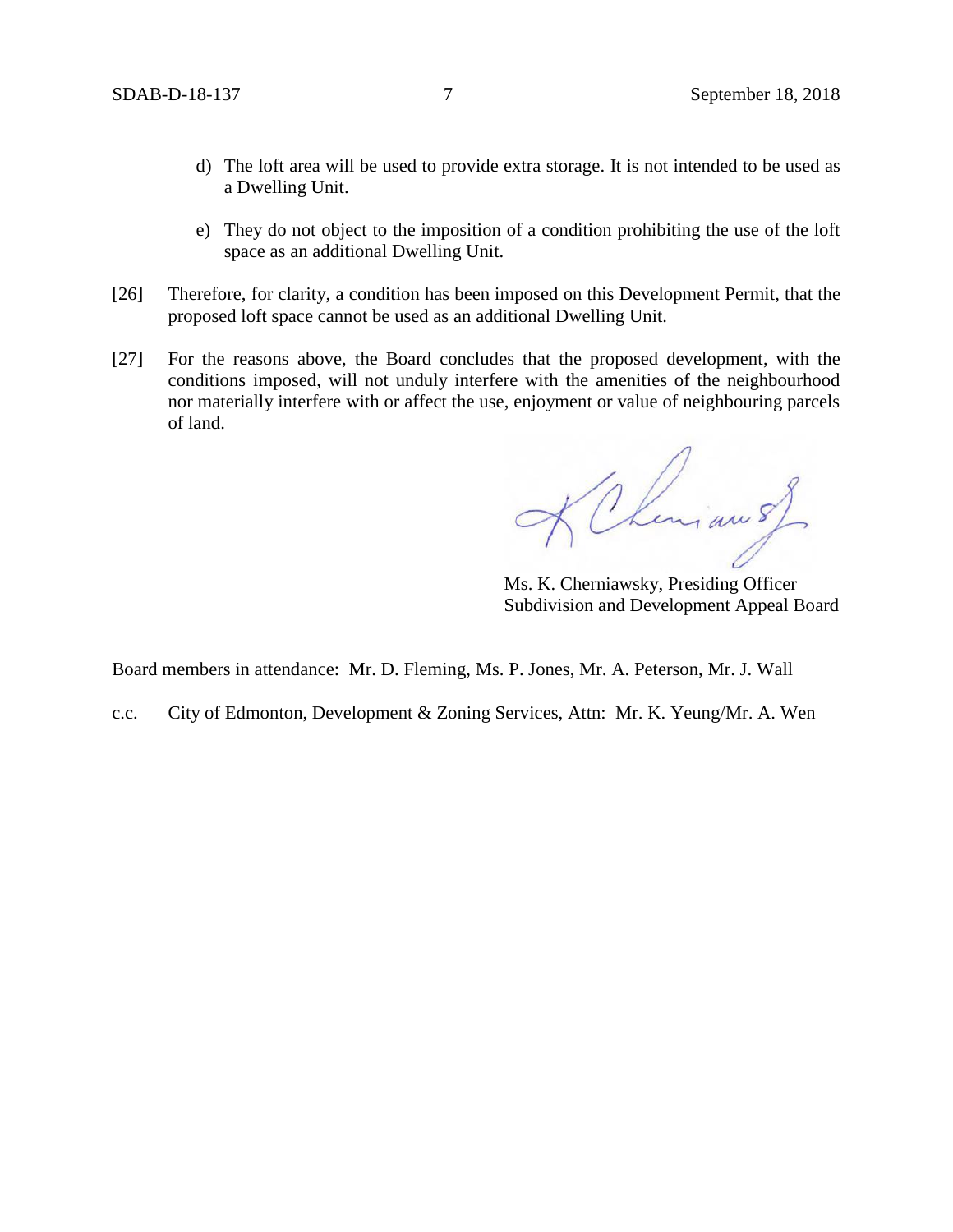## **Important Information for the Applicant/Appellant**

- 1. This is not a Building Permit. A Building Permit must be obtained separately from Development & Zoning Services, located on the 2nd Floor, Edmonton Tower, 10111 – 104 Avenue NW, Edmonton, AB T5J 0J4.
- 2. Obtaining a Development Permit does not relieve you from complying with:
	- a) the requirements of the *Edmonton Zoning Bylaw*, insofar as those requirements have not been relaxed or varied by a decision of the Subdivision and Development Appeal Board,
	- b) the requirements of the *Alberta Safety Codes Act*,
	- c) the *Alberta Regulation 204/207 – Safety Codes Act – Permit Regulation*,
	- d) the requirements of any other appropriate federal, provincial or municipal legislation,
	- e) the conditions of any caveat, covenant, easement or other instrument affecting a building or land.
- 3. When an application for a Development Permit has been approved by the Subdivision and Development Appeal Board, it shall not be valid unless and until any conditions of approval, save those of a continuing nature, have been fulfilled.
- 4. A Development Permit will expire in accordance to the provisions of Section 22 of the *Edmonton Zoning Bylaw, Bylaw 12800*, as amended.
- 5. This decision may be appealed to the Alberta Court of Appeal on a question of law or jurisdiction under Section 688 of the *Municipal Government Act*, RSA 2000, c M-26. If the Subdivision and Development Appeal Board is served with notice of an application for leave to appeal its decision, such notice shall operate to suspend the Development Permit.
- 6. When a decision on a Development Permit application has been rendered by the Subdivision and Development Appeal Board, the enforcement of that decision is carried out by Development & Zoning Services, located on the 2nd Floor, Edmonton Tower, 10111 – 104 Avenue NW, Edmonton, AB T5J 0J4.

*NOTE: The City of Edmonton does not conduct independent environmental checks of land within the City. If you are concerned about the stability of this property for any purpose, you should conduct your own tests and reviews. The City of Edmonton, when issuing a development permit, makes no representations and offers no warranties as to the suitability of the property for any purpose or as to the presence or absence of any environmental contaminants on the property.*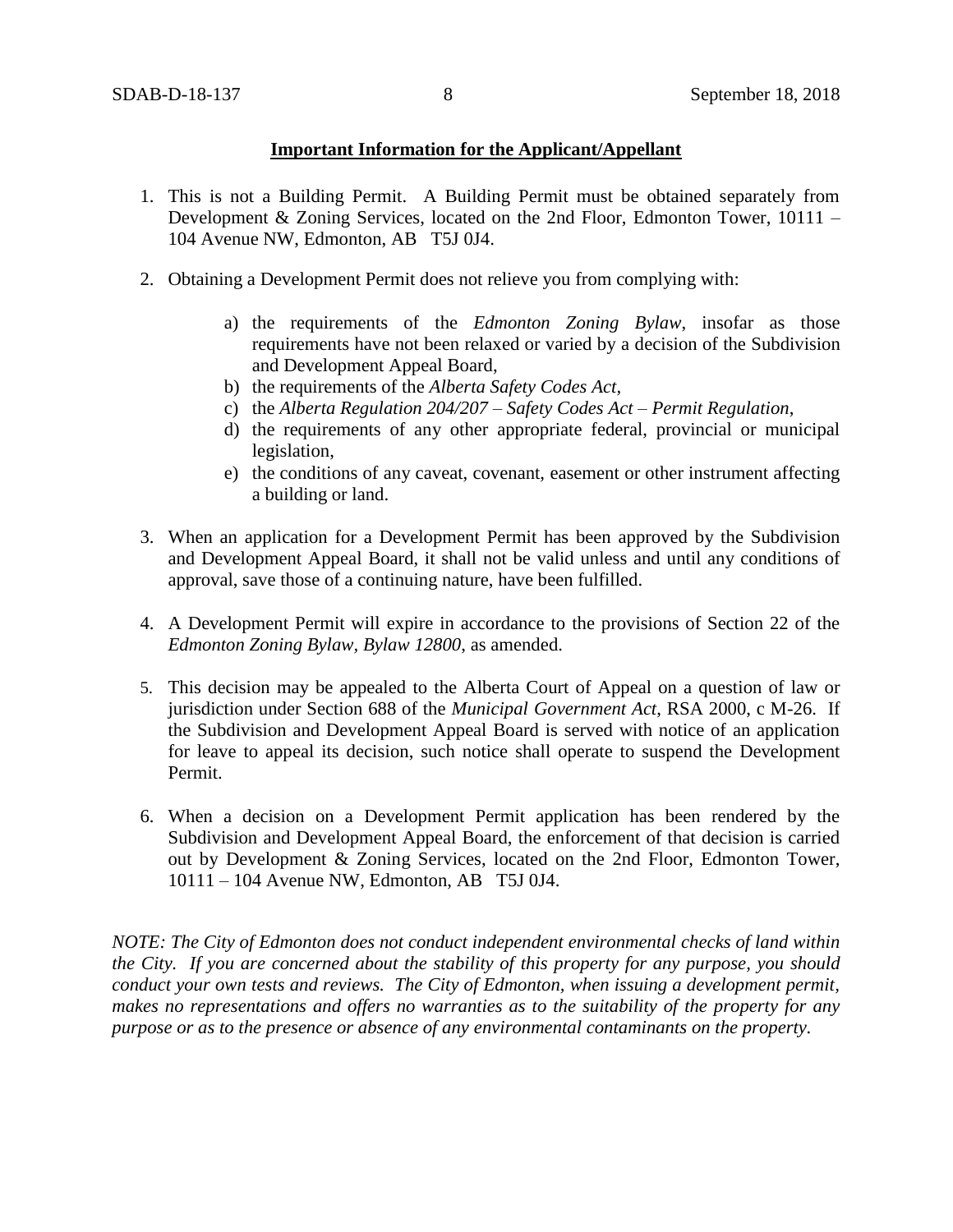

Date: September 18, 2018 Project Number: 282709018-001 File Number: SDAB-D-18-138

# **Notice of Decision**

[1] On September 6, 2018, the Subdivision and Development Appeal Board (the "Board") heard an appeal that was filed on August 8, 2018. The appeal concerned the decision of the Development Authority, issued on July 30, 2018 to refuse the following development:

# **Install (1) Freestanding Minor Digital On/Off-premises Sign (V-shaped includes two digital panels 3 metres by 6 metres facing North and Southeast (St. Paul's Evangelical Lutheran Church - Big Sky Media)**

- [2] The subject property is on Plan 8221657 Lot 5, located at 5004 Ellerslie Road SW, within the US Urban Services Zone. The Charlesworth Neighbourhood Structure Plan and Southeast Area Structure Plan apply to the subject property.
- [3] The following documents were received prior to the hearing and form part of the record:
	- Copy of the Development Permit application with attachments, proposed plans, and the refused Development Permit;
	- The Development Officer's written submissions; and
	- The Appellant's written submissions including a PowerPoint Presentation.
- [4] The following exhibits were presented during the hearing and form part of the record:
	- Exhibit A –Presentation notes submitted by St. Paul's Evangelical Lutheran Church

## **Preliminary Matters**

- [5] At the outset of the appeal hearing, the Presiding Officer confirmed with the parties in attendance that there was no opposition to the composition of the panel.
- [6] The Presiding Officer outlined how the hearing would be conducted, including the order of appearance of parties, and no opposition was noted.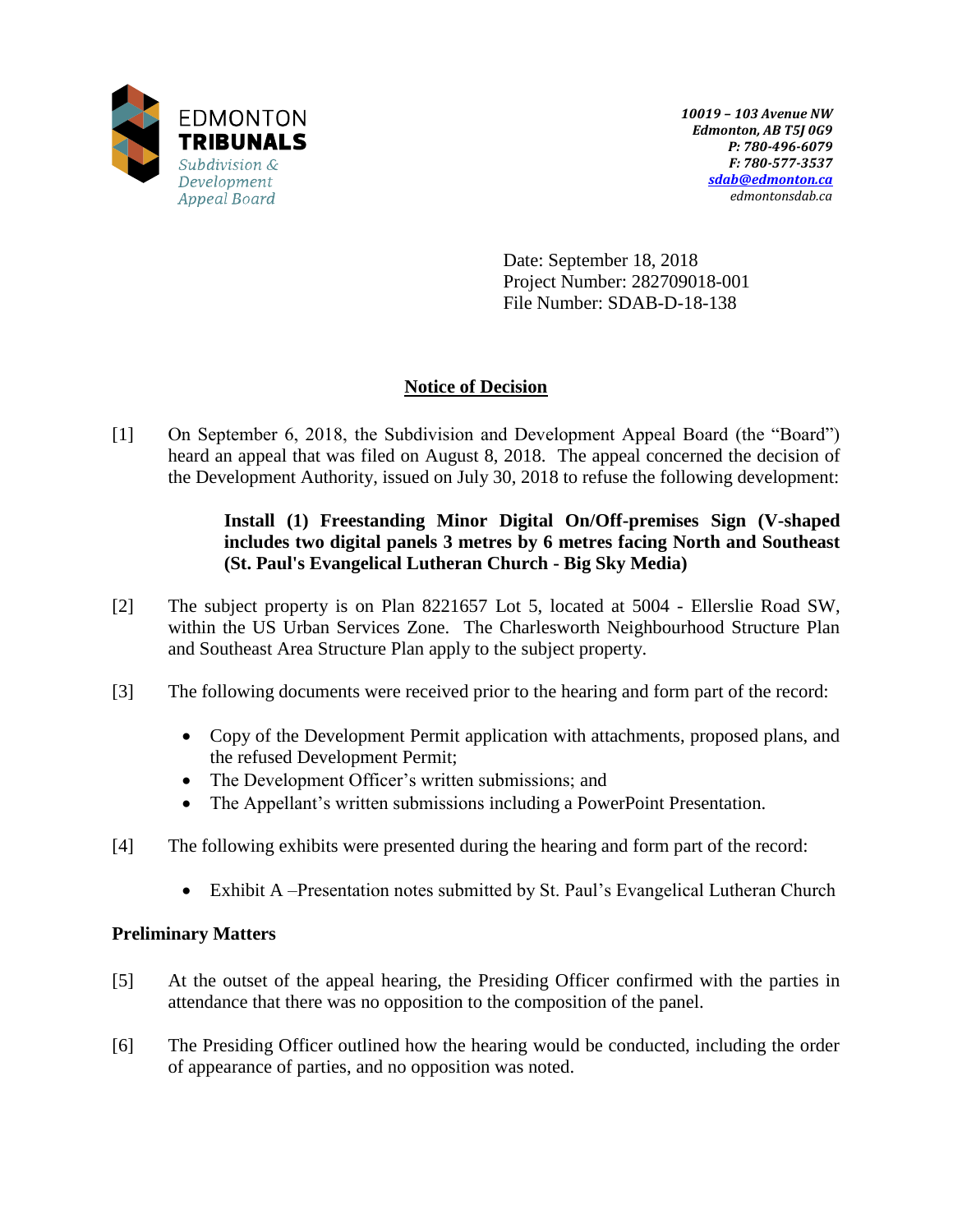[7] The appeal was filed on time, in accordance with Section 686 of the *Municipal Government Act*, RSA 2000, c M-26 (the "*Municipal Government Act*").

### **Summary of Hearing**

- *i) Position of the Appellant, Ms. D. Claerhout, representing St. Paul's Evangelical Lutheran Church – Ellerslie and Mr. K. Rochat, representing Big Sky Media:*
- [8] Ms. Claerhout was a member of the Church Council when the digital sign project began. She has been working with the congregation, Big Sky Media and the people involved in planning the proposed Church expansion.
- [9] The Church congregation elects members to sit on Council to take care of the day to day business of operating the Church. For all major decisions, Council does the legwork and then the matter is taken to the congregation for a vote. At an annual general meeting in 2017, the congregation voted to approve the installation of a 3 by 6 metre digital sign on the Southeast corner of the Church site.
- [10] The proposed digital sign is part of a larger plan to expand the entire Church facility. The Church was built in 1936, an addition was added in 1985. It has been outgrown again. A great deal of time and effort has been put into developing an expansion plan and a major challenge is the funding. A mortgage is required and to qualify a revenue stream is required that is not based on monetary donations from church members. The lease agreement for a digital sign, along with the existing cell towers will provide that type of income.
- [11] The proposed digital sign will work well for the Church because the third party advertising generates a sizeable annual payout. The lease agreement has a 10 year term with the option to renew. There is no initial capital outlay to construct the sign. The church is not responsible for the operation of maintenance of the sign. The sign will replace the outdated vinyl letter message board currently used and will provide infinite messaging possibilities. The brick base will include signage for their building.
- [12] The size of the proposed digital copy dimensions are an industry standard that large corporations require for advertising. Therefore, if this standard is not used, Big Sky Media will not sell any third party advertising and without that, it is not economically feasible for them to construct the sign.
- [13] In order to make a digital sign fit in well with the Church property that contains two historically significant buildings, they worked with an Architect who took care to honour the old buildings and cleverly bridge them with the new. The choices made in building style, layout of the site, colours and materials all help to maintain the original buildings as focal points on the site. The design of the sign was therefore just an extension of these ideas to be sympathetic and respectful to the historic buildings.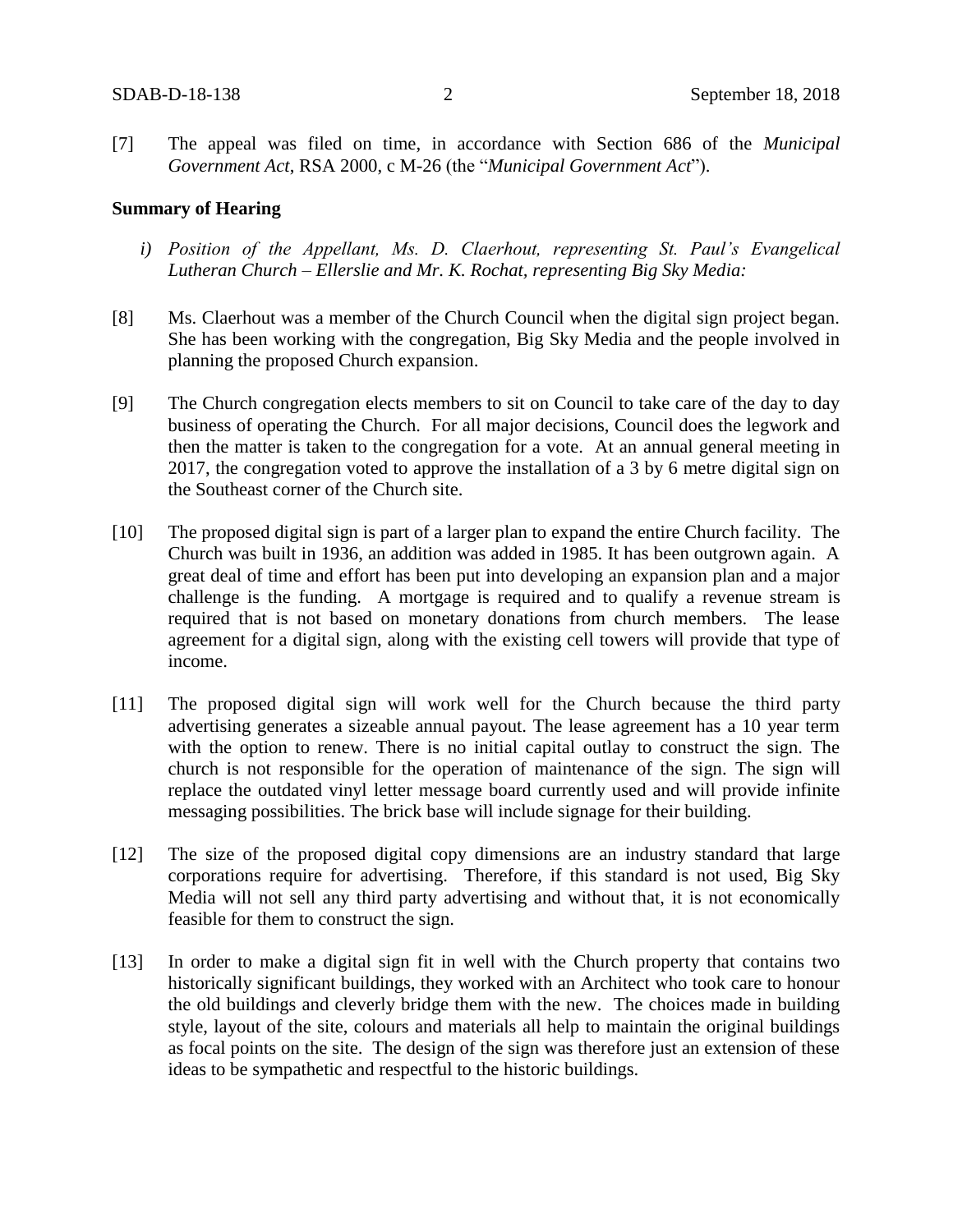- [14] The proposed sign is located as far away as possible from the Church. It will be located on the opposite side of the new Church facility so it will not interfere with the front façade of the historic buildings which will remain the focal points of the property. A parking lot is proposed between the sign and the church facility to create even more separation space and the sign will be located close to the gym or fellowship hall which will be the largest structure on the Site. In this way, the size of the sign will not look out of proportion with the surroundings and buildings.
- [15] The original building materials chosen for the base of the sign were red brick and grey masonry to tie in with the exterior of the entire church facility. A request was made by the Heritage Officer to have the base entirely constructed of red brick.
- [16] The Church site is surrounded by 76 acres of retail development as illustrated in the aerial photographs. This neighbourhood is no longer rural, but decidedly urban. There are and will be big box stores, restaurants, services and their accompanying signs located all around the entire church site. Therefore, the proposed digital sign will not seem out of place in this environment. The proposed sign is no larger than the four Harvest Pointe shopping centre signs already in place along Ellerslie Road and 50 Street. The base of the proposed sign is similar to the base used for these existing signs as illustrated in the photographs provided. Therefore, the proposed sign will integrate well and is characteristic of this neighbourhood.
- [17] The Church is willing to consider any other design elements during this planning process that the City feels will contribute to a positive interface between the proposed sign, the historic buildings on the site, the church expansion and surrounding development.
- [18] The Church and the City are on the same page when it comes to heritage preservation. The two historic buildings on the property are an important part of the Church history and the congregation is passionate about preserving them. Cameron Developments offered to purchase the site in 2016 for a substantial amount of money, but it would have meant losing their red brick church. The congregation rejected the offer in order to keep the church.
- [19] The brick church is on the Inventory of Historic Resources, but it is not designated.
- [20] As much as the congregation loves the historic church buildings, the fact that 2018 church is being conducted in a 1936 building cannot be ignored. The unprecedented growth in the surrounding neighbourhoods has led to growth in the congregation and the proposed comprehensive expansion is required to meet the needs of the congregation as well as the many other community groups. The vision of the church is to be fully engaged with the community and grow with it.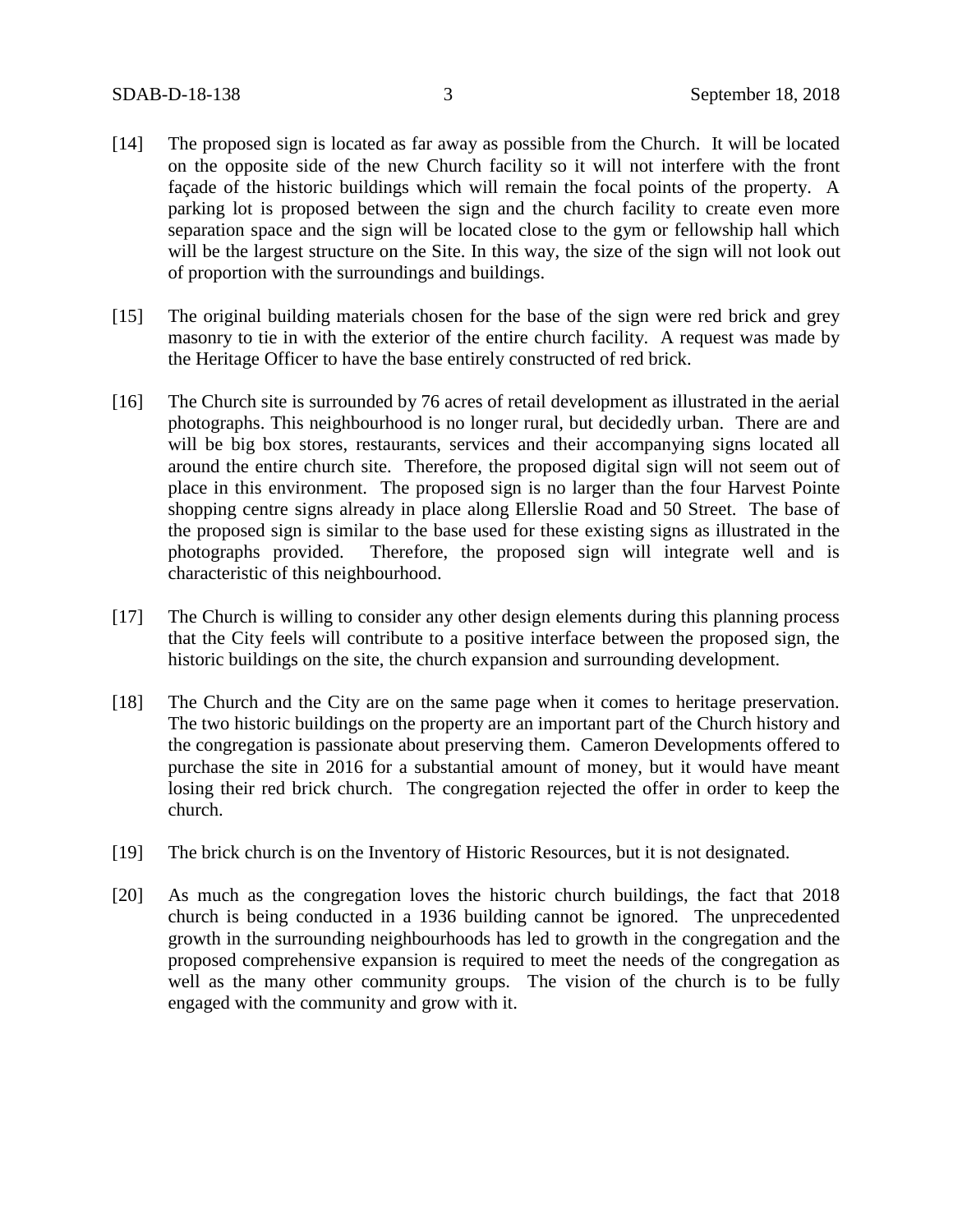- [21] The church is at a crossroads and can go one of two ways; it can grow and remain a vibrant part of the developing new community or do nothing, stagnate and fold like so many other churches have done in the recent past. If this happens, the property and assets would be sold and the historical buildings lost.
- [22] The proposed sign is an integral part of the expansion plan. It would be a win for all involved because the church will finally have enough functional space to serve the needs of the congregation now and into the future. The larger community will have access to space for meetings, preschool, and recreation at no cost to the City. Edmonton will also preserve a little piece of heritage by enabling the required revenue stream.
- [23] Mr. Rochat addressed the three reasons for refusal identified by the Development Officer. It was his opinion that the proposed sign, including the digital and identification signage for St. Paul's Evangelical Lutheran Church, is within the maximum allowable 20 square metres of Sign area. He referenced a previous decision of the Subdivision and Development Appeal Board for an On-premises/Off-premises, in which the Board determined that if a sign has the ability to go back and forth between On-premises (first party) messaging and Off-premises (third party) messaging then the sign was allowable, and measured against the toughest Bylaw. The proposed sign will communicate church messages, including service times and school times that will be paid for by Big Sky Media.
- [24] St. Paul's Evangelical Lutheran Church was placed on the Inventory of Historic Resources by the City of Edmonton. The congregation has a plan to maintain and build the congregation as well as the community. There are numerous examples of buildings on the Historic Resources List with signs that have a sign area of 18 square metres or more. The proposed sign has been redesigned at the request of the Heritage Planner and is in keeping with the land use characteristics of surrounding development.
- [25] The proposed sign is in keeping with the Appellants' overall design plans and the retail space that engulfs the church site. It will provide messaging for the church in a professional clear manner.
- [26] Even though the proposed development exceeds the maximum allowable Area of 8.0 square metres, it does not exceed the 20 square metres maximum allowable combined Area of Digital Sign Copy and other types of Copy, pursuant to section 59C.3(4)(c)(ii).
- [27] A Freestanding On-premises Sign, which the proposed development is, is allowed to have a maximum Area of 20 square metres.
- [28] Under Schedule 59E, the maximum Area of Freestanding Off-premises Signs shall be 20 square metres. This provision should be applied to the proposed development.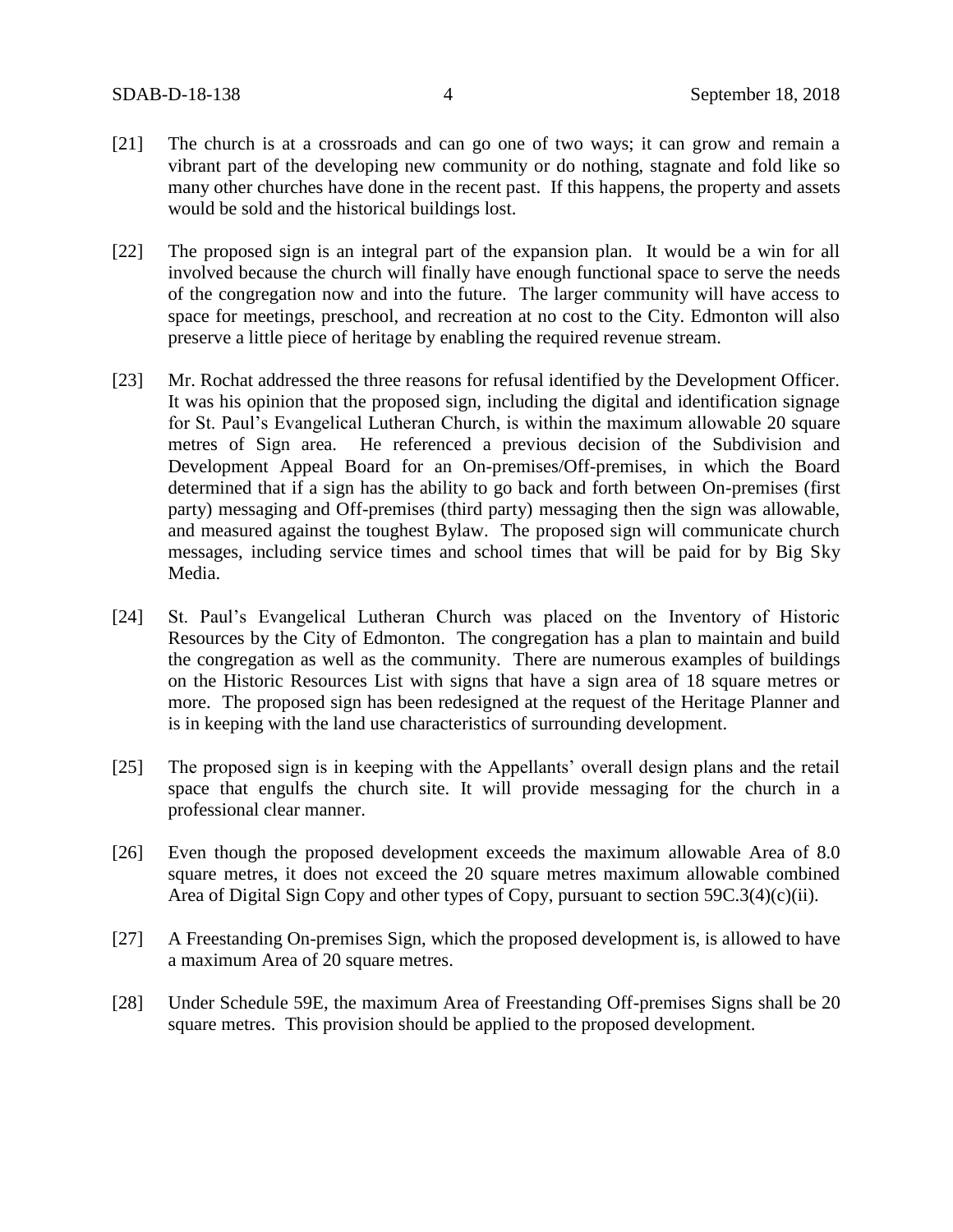- [29] There are no third party digital advertising signs on Ellerslie Road or 50 Street within four kilometres of the proposed sign. Every attempt has been made to find a balance between the size, design and location of the proposed sign.
- [30] The church and TELUS would be allowed first party signage. TELUS is a tenant on this site and with agreement from the Church would be allowed to erect a 10 foot by 20 foot sign with up to 20 square metres of sign area on the corner of this site.
- [31] The proposed sign will replace a vinyl message centre currently used by the Church with a digital sign that will display messages as part of their communication plan.
- [32] Numerous photographs and maps were referenced to illustrate that the proposed sign is characteristic of the area and is in fact more sympathetic in architectural design than other digital billboards that are located in close proximity to other sites that are on the Historic Inventory Resource list.
- [33] The City Policy to encourage the Designation and Rehabilitation of Municipal Historic Resources in Edmonton was referenced. The Appellants submitted several photographs to illustrate that the Development Officer's photographs are not indicative of the current situation. The Church is no longer located on a country road as it was when it was added to the Historic Inventory List in the 1990's. The Church site is now completely surrounded with large retail developments. In was his opinion the proposed sign is in keeping with the land use characteristics of the neighbourhood.
- [34] Seven examples were provided of buildings that are currently on the Historic Resource list and located in similar or closer proximity to digital billboards than the Church and the proposed sign. In his opinion, none of the signs identified in the examples provided have been architecturally designed to be in keeping with the buildings on the Inventory of Historic Resources list.
- [35] They asked the Heritage Planner if all other buildings on the Inventory of Historic Resource List went through the same process to receive approval for a Digital Sign installation, but he chose not to respond.
- [36] Transportation performed a review in accordance with the Transportation of Canada Digital and Projected Advertising Display (Digital Billboard) Restriction Areas and recommended the sign be moved 6.75 metres north. A revised site plan was submitted on July 27, 2018 to comply with that request, but the application was still refused.
- [37] In sum, the proposed sign is in keeping with all properties along 50 Street and Ellerslie Road and complies with the maximum allowable 20 square metres of Sign Area. There are other buildings on the Inventory of Historic Resources List that are in the same or closer proximity to Digital Billboards owned by various companies in Edmonton.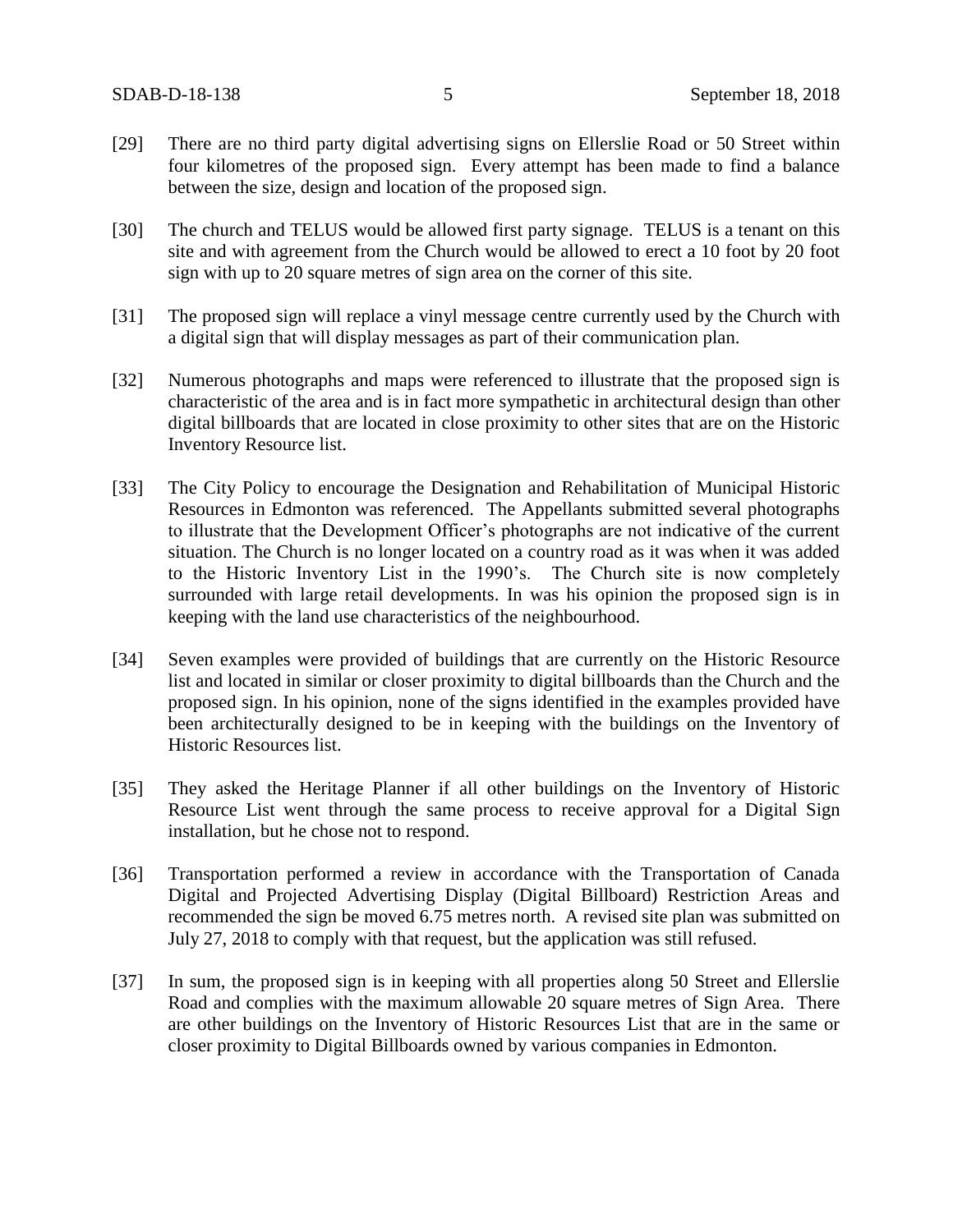- [38] Mr. Rochat, Ms. Claerhout and Pastor Wachowiak provided the following information in response to questions from the Board:
	- a) In this day and age, it is becoming more common for churches to seek other methods of generating revenue. The cell towers on this site do provide some additional income but the proposed sign will generate additional revenue necessary to facilitate the church expansion.
	- b) In the submitted examples, digital signs are not located on the church sites.
	- c) None of the existing signs along Ellerslie Road or 50 Street are located within 100 metres of the proposed sign. The closest sign is approximately 105 metres away. The sign complies with all required separation distances.
	- d) The proposed sign was moved 6.25 metres to the north at the request of Transportation Services.
	- e) They do not oppose the imposition of a condition that limits the size of the identification portion of the proposed sign. The total sign copy area is 20.0 square metres according to their application.
	- f) Many of the neighbouring business owners signed a petition of support for a previous appeal hearing at was held in 2017 which was also for a digital sign 3 metres by 6 metres in size. However, they were not contacted regarding this application.
	- g) There is a Rugby Park located across Ellerslie Road from the subject site and a City of Edmonton Transit Centre is going to be developed kitty corner to the subject site.
	- h) An aerial photograph was referenced to illustrate that the subject site is surrounded on the north, west and south by large commercial developments.
	- i) The proposed sign is different than the one which was the subject of the prior hearing. It incorporates significant architectural features. After the previous application, the church worked with a professional Architect to layout the site and to select colours and building materials for the sign that will complement the historic buildings. The sign will not be the focal point of the site and will provide a transition between the commercial sites and the subject site. Parking and other buildings are proposed to separate the sign from the church building in the future.
	- j) Photographs of the signs on the Harvest Pointe shopping centre are also mounted on a red brick base. While they have no direct knowledge and the developments proceeded independently, they believe the red brick may have been deliberately chosen for these other signs to complement the church. They propose to do the same.
	- k) All of the recommended conditions provided by the Development Officer will be met.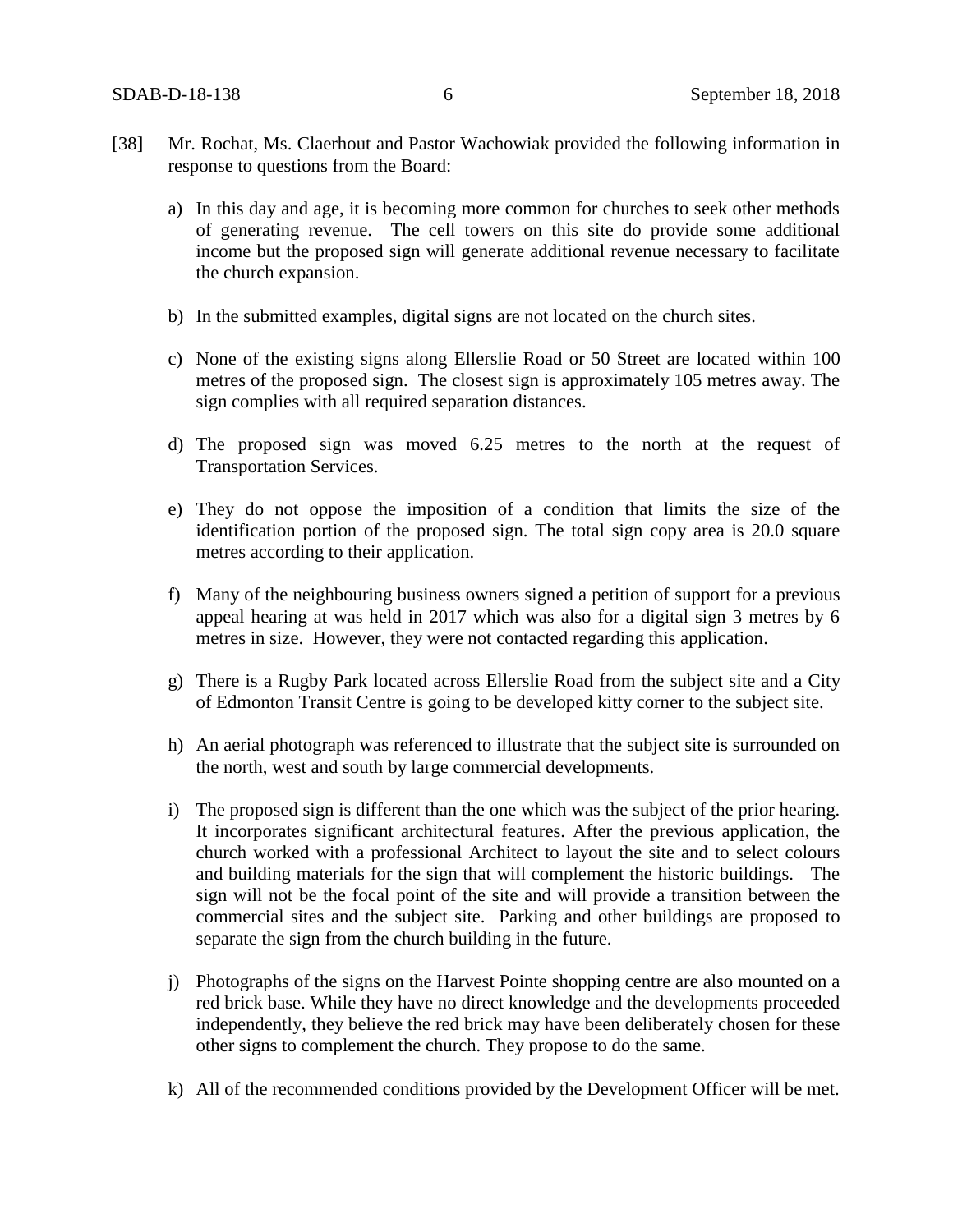- [39] Pastor Wachowiak advised the Board that the church wants to be an asset to the community that has grown up around it.
- [40] Not only will the proposed sign provide an opportunity to advertise church events and programs, the revenue generated will allow the church to expand and service the surrounding community.
- [41] The proposed expansion is not yet at the development permit stage.
	- *ii) Position of the Development Officer, Ms. B. Noorman:*
- [42] The Development Authority did not appear at the hearing and the Board relied on Ms. Noorman's written submission.

#### **Decision**

- [43] The appeal is **ALLOWED** and the decision of the Development Authority is **REVOKED**. The development is **GRANTED** as applied for to the Development Authority, subject to the following **CONDITIONS** as proposed by the Development Authority and reviewed by the Appellants:
	- 1. Prior to the review and issuance of the Building Permit and installation of the proposed sign, the applicant shall demonstrate, to the satisfaction of the Development Officer that the existing Freestanding On-premises Sign as identified in the application submitted is removed from the site and cleared of all debris.
	- 2. The permit will expire on September 18, 2023.
	- 3. The proposed Minor Digital On-premise Off-premises Sign shall be constructed in accordance with the approved plans.
	- 4. Ambient light monitors shall automatically adjust the brightness level of the Copy Area based on ambient light conditions. Brightness levels shall not exceed 0.3 footcandles above ambient light conditions when measured from the Sign face at its maximum brightness, between sunset and sunrise, at those times determined by the Sunrise / Sunset calculator from the National Research Council of Canada; (Reference Section  $59.2(5)(a)$ ).
	- 5. Brightness level of the Sign shall not exceed 400 nits when measured from the sign face at its maximum brightness, between sunset and sunrise, at those times determined by the Sunrise/Sunset calculator from the national research Council of Canada; (Reference Section 59.2(5)(b)).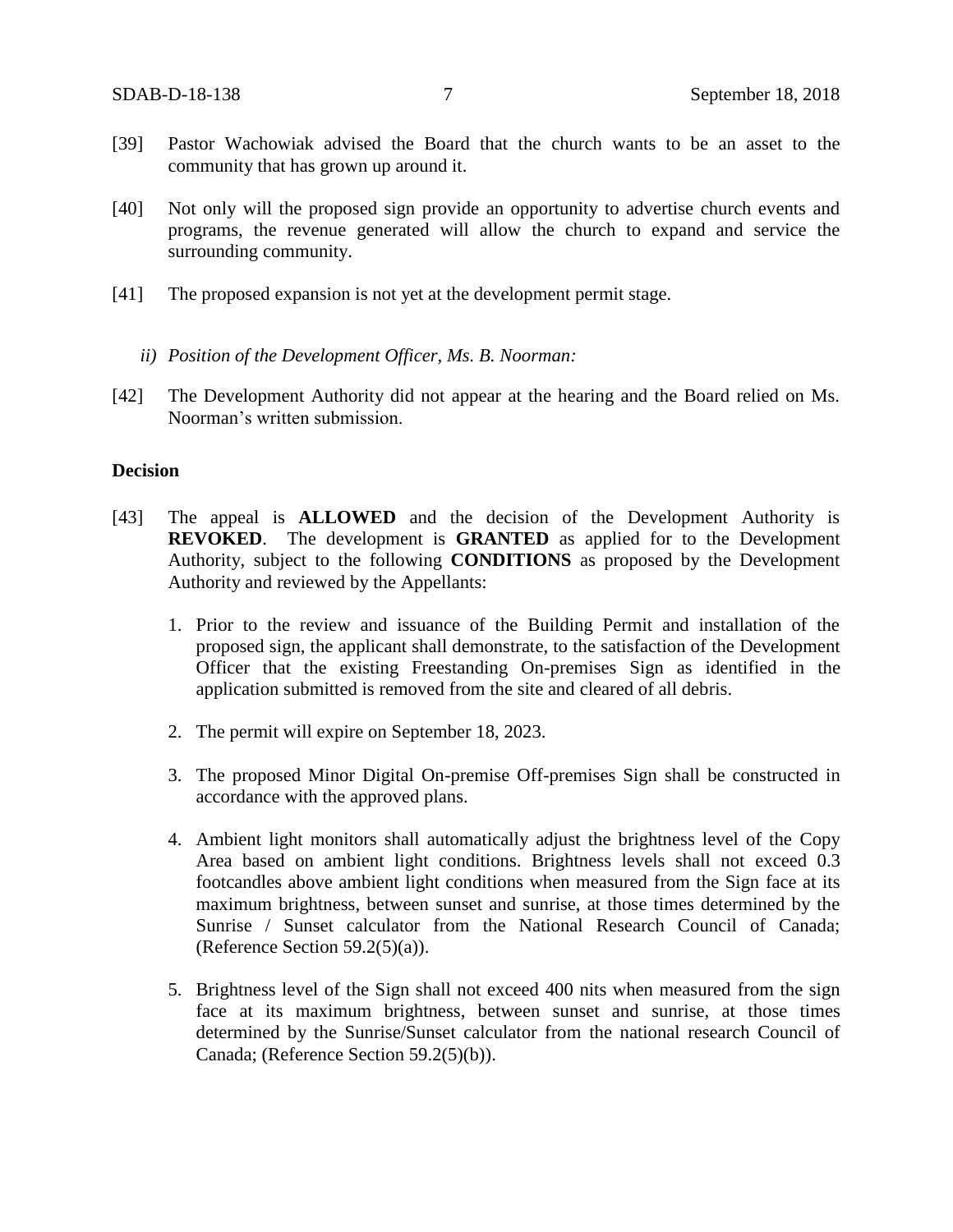- 6. All Minor Digital On-premises Off-premises Signs shall be located so that all portions of the Sign and its support structure are completely located within the property and no part of the Sign may project beyond the property lines unless otherwise specified in a Sign Schedule. (Reference Section 59.2(12)).
- 7. The following conditions, in consultation with Subdivision Planning department, shall apply to the proposed Minor Digital On-premises Off-premises Sign, in accordance to Section 59.2.11:
	- a) The permit will expire on September 21, 2023. The applicant shall apply for a new development permit for continued operation of the sign.
	- b) That, should at any time, City Operations determine that the sign face contributes to safety concerns, the owner/applicant must immediately address the safety concerns identified by removing the sign, de-energizing the sign, changing the message conveyed on the sign, and or address the concern in another manner acceptable to City Operations.
	- c) That the owner/applicant must provide a written statement of the actions taken to mitigate concerns identified by City Operations within 30 days of the notification of the safety concern. Failure to provide corrective action will result in the requirement to immediately remove or de-energize the sign.
	- d) The proposed sign shall be constructed entirely within private property. No portion of the sign shall encroach over/into road right-of-way.

### ADVISEMENT:

- 1. An approved Development Permit means that the proposed development has been reviewed against the provisions of this bylaw. It does not remove obligations to conform with other legislation, bylaws or land title instruments such as the *Municipal Government Act*, the Edmonton Building Permit Bylaw or any caveats, covenants or easements that might be attached to the Site (Reference Section 5.2)
- [44] In granting the development, the following variance to the *Edmonton Zoning Bylaw* is allowed:
	- 1. The maximum allowable Area of the Freestanding Minor Digital On-premises Offpremises Sign of 8.0 square metres as per Section  $59C.3(4)(c)(ii)$  is varied to allow an excess of 10.0 metres, thereby increasing the maximum allowed Area to 18.0 square metres.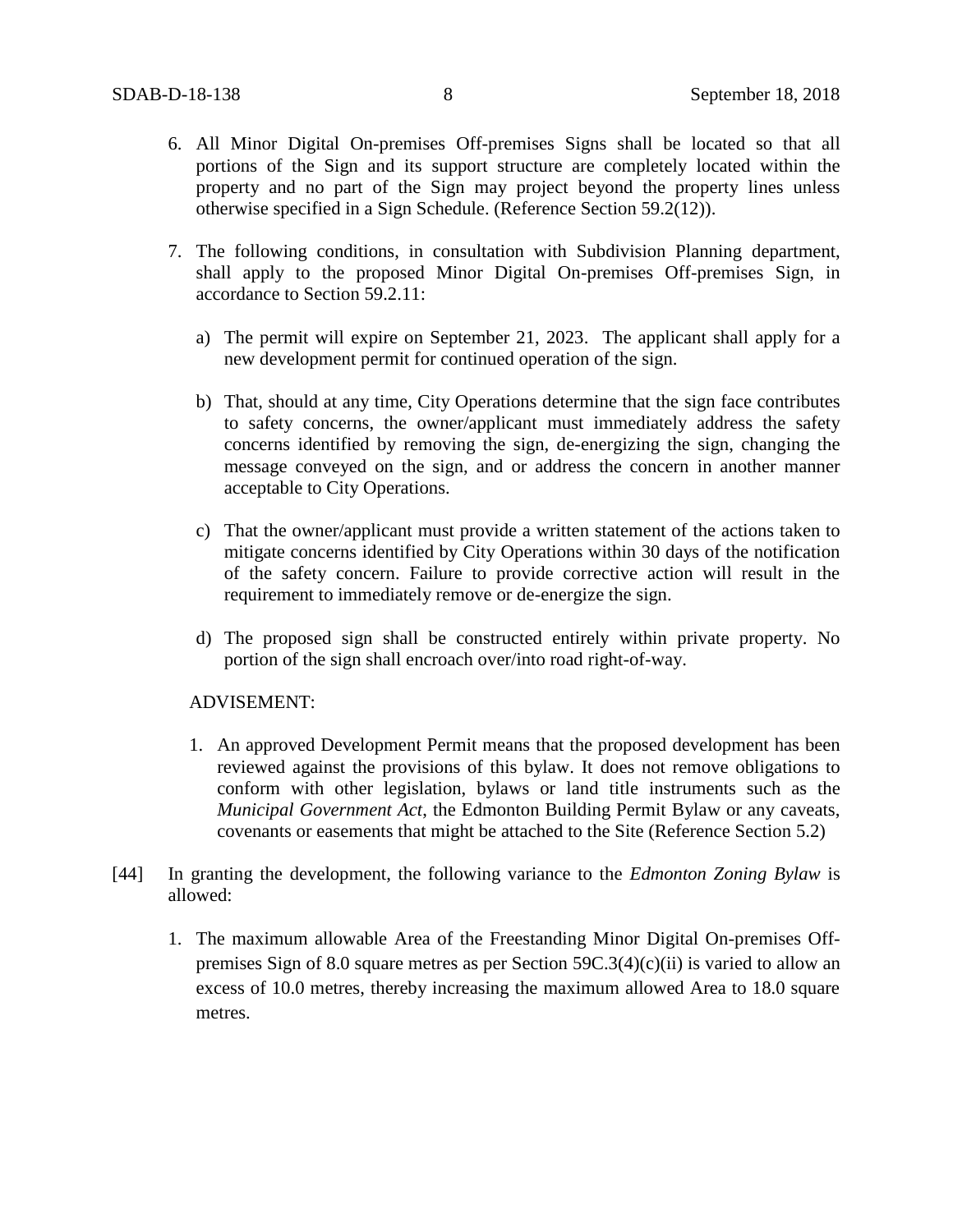### **Reasons for Decision**

- [45] The proposed development, a Minor Digital On-premises Off-premises Sign, is a Discretionary Use in the US Urban Services Zone. It requires a variance to the maximum allowable area for Digital Copy. The subject Site falls within the Southeast Area Structure Plan.
- [46] The Development officer cited sections 59C.3(4)(c)(ii), 59.2(6) and 59.2(7) of the *Bylaw* in the refusal and denied the application for three reasons according to her written submission:
	- a) The Digital Sign Copy area is 18 square metres which significantly exceeds the maximum allowed Area of the Digital Sign Copy.
	- b) There are two historically significant churches on the Site and the sign is not in keeping with the land use characteristics of surrounding development and will adversely impact the amenities and character of the Zone.
	- c) This development is not reasonably compatible with, or sympathetic to, the architectural theme of the subject Site or the historically significant architecture of the churches.
- [47] The Board notes that a decision was previously issued by the Board on July 14, 2017 confirming the refusal of a development permit application to install a Freestanding Minor Digital On-premises Off-premises Sign (two digital panels facing North/Southeast, 6.1 metres by 3.0 metres) and remove the existing Freestanding On-premises Sign on the subject Site. The Board refused the proposed Discretionary Use on that occasion due to its size and design. It determined that "the proposed sign was not sympathetic to the architectural theme of the subject site or the historically significant architecture of St. Paul's Evangelical Lutheran Church or the smaller Lutherhort Bestal Church that have existed on this site since 1898".
- [48] The Board notes that it is not strictly bound by precedent and must consider each case individually on the merits based on the evidence and representations presented at the time of the appeal. In this case, the Board made its determination based on the submissions of the parties, the revised design and the most current pictures of the subject Site and its immediate surroundings.
- [49] The subject Site is a large rectangular lot approximately 140 metres by 80 metres in size. St. Paul's Evangelical Lutheran Church and Lutherhort Bestal Church are located on the subject Site and face Ellerslie Road. The two historical church buildings are surrounded by mature landscaping (including a perimeter of evergreen trees). This buffer separates them visually from the remainder of the subject Site which contains a house with two detached garages (which are to be torn down), additional parking areas, and a large telecommunications tower and smaller associated accessory buildings surrounded by a chain link fence.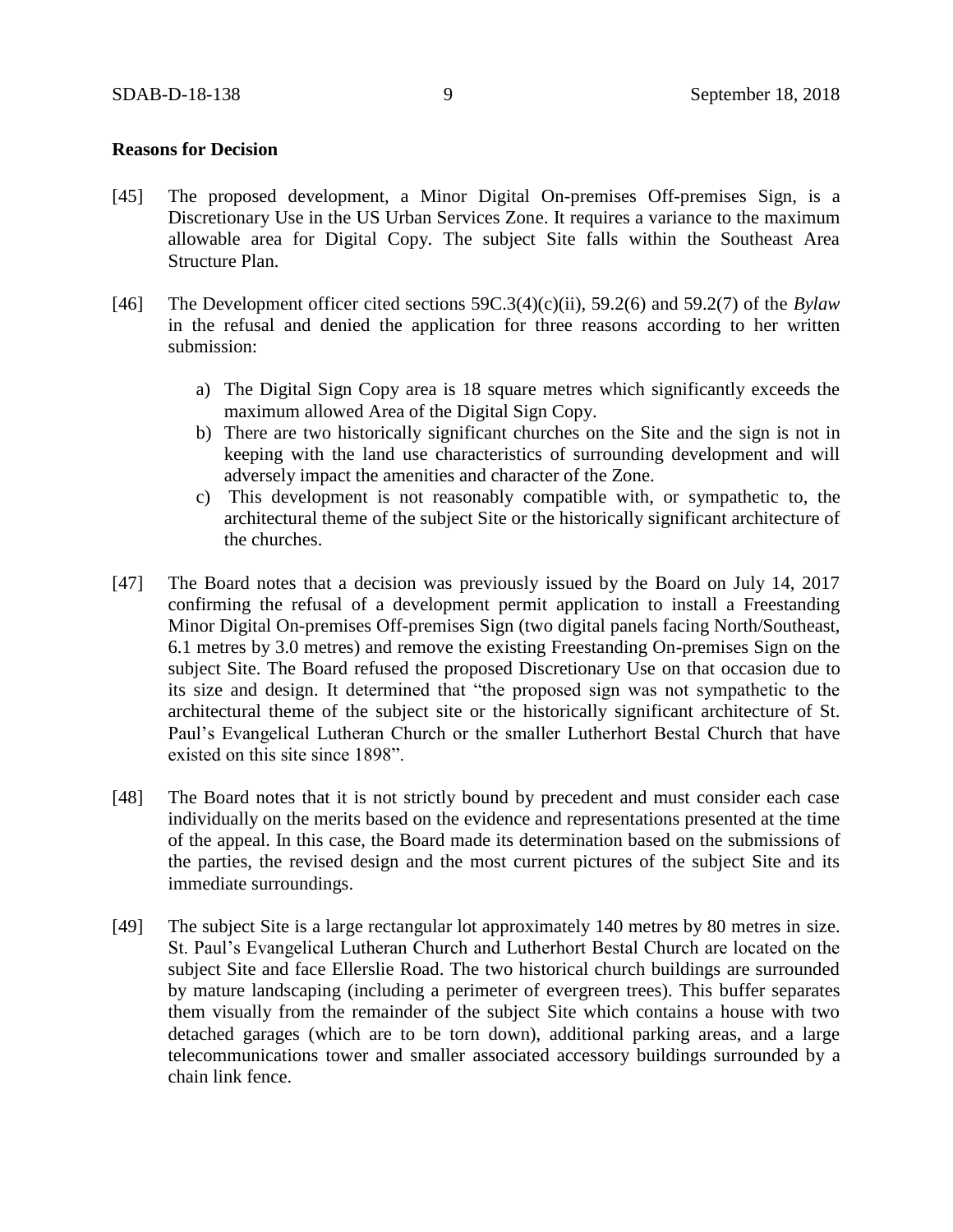- [50] Section 687(3)(a.2) of the *Act* directs that in determining an appeal, the Board must comply with all applicable statutory plans. The Southeast Area Structure Plan applies in this case. It indicates that the subject Site is to be for a religious assembly Use and is also to be surrounded by much larger sites designated for large scale commercial uses, institutional/city level parks and a transit Park 'n Ride site. The submitted evidence affirms that this area is transforming from a country to an urban environment. In accordance with the Plan, the formerly predominantly agricultural area is rapidly being replaced by these anticipated commercial and institutional uses.
- [51] The Board also considered Sections 59.2(6) and (7) of the *Bylaw* in deciding whether the proposed development is an appropriate Discretionary Use at this location because these development regulations deal with compatibility and the Development Officer's discretion. Section 59.2 provides:

(6) For all Sign Applications, the Development Officer shall have regard for the scale and architectural character of the building and the land use characteristics of surrounding development. The Development Officer shall refuse any Sign Application that may adversely impact the amenities or character of the Zone.

(7) For all Sign Applications for Major Digital Sign, Minor Digital On-premises Signs, Minor Digital Off-premises Signs, and Minor Digital On-premises Offpremises Signs, the Development Officer shall review the application in context with the surrounding development, such as (but not limited to): the architectural theme of the area; any historic designations; the requirements of any Statutory Plan; any streetscape improvements; proximity to residential development; driver decision points; and traffic conflict points. The Development Officer may require application revisions to mitigate the impact of a proposed Sign, and may refuse a permit that adversely impacts the built environment.

[52] St. Paul's Lutheran Church is on the Inventory of Historic Resources in Edmonton. The Lutherhort Bestal Church is not on this inventory, however it is specifically referenced in section 3.6 of the Plan which states:

> "Two churches, Lutherhort Bestal and St. Paul's Evangelical Lutheran Church, are located within S1/2 SE 26-51-24-4 of Charlesworth, north of Ellerslie Road west of 50 Street. Although it is not on the Inventory of Historic Resources in Edmonton, the Lutherhort Bestal Church was built in 1898 (relocated from another location) and has served this community since early settlement. Adding to the cultural history of this site is St. Paul's Evangelical Lutheran Church, which is located within the same overall church site. This second structure is one of the few solid civic structures in the area, and is of particular architectural note. Future urban development siting and interface will be sympathetic to both church sites".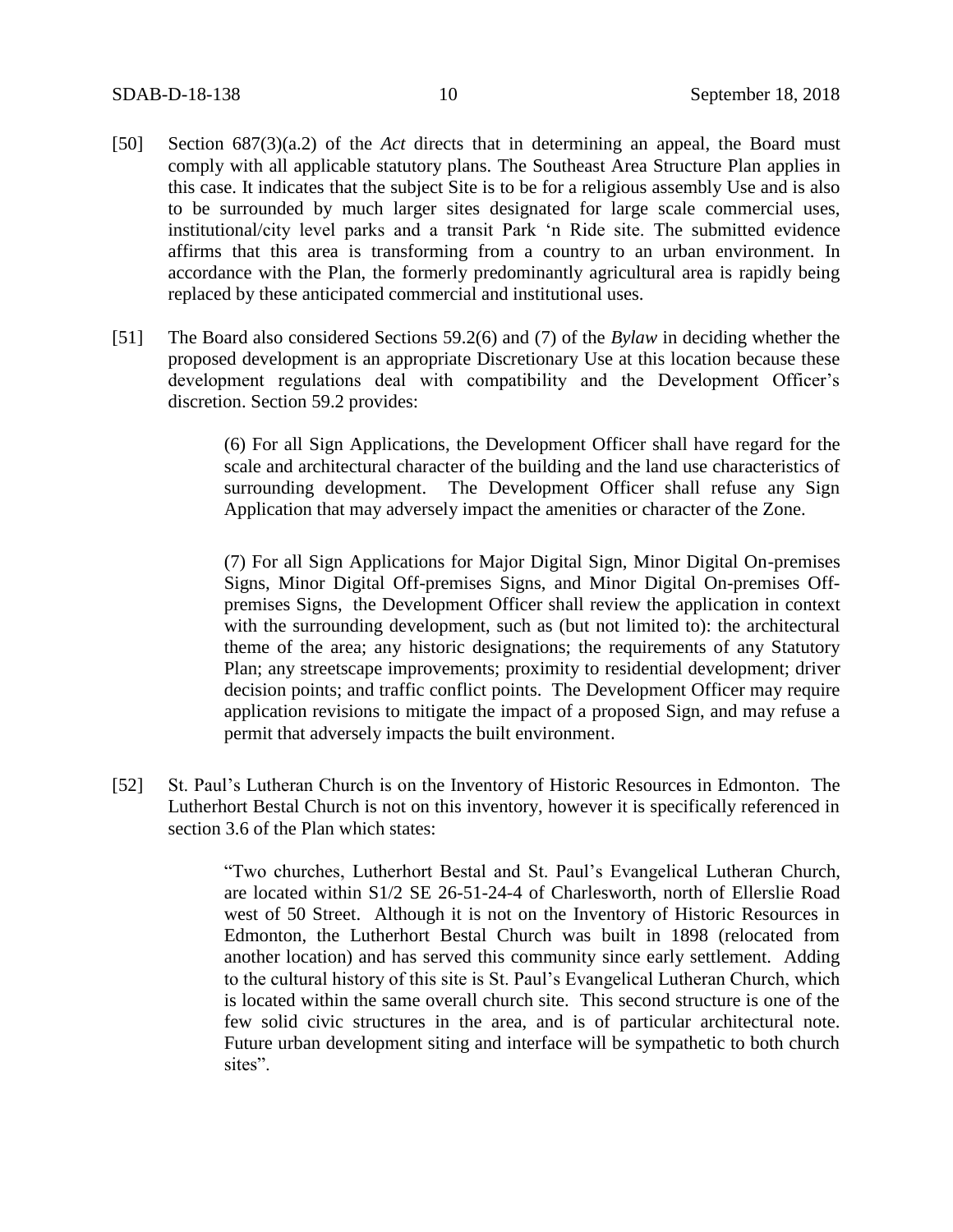[53] The churches are also mentioned at section 5.4.2 of the Plan under the heading Land Use Concept which provides in part:

> "Opportunity exists to integrate and or otherwise adapt identified heritage resources within the Southeast ASP where feasible and practicable…In terms of the church site, particular attention will be given to the siting and interface of future urban development. Special consideration will be given to site treatments (e.g. setbacks, landscaping, screening) that afford visual transitional to, and enhancement of the church site with the Community Commercial area."

- [54] The Board finds that attention has been paid to siting of the proposed development on the subject Site. It is to be located more than 80 metres from the church buildings at the south east corner of the subject Site abutting the intersection two major divided roadways: Ellerslie Road to the south which services approximately 23,300 vehicles per day and 50 Street to the east which services approximately 17,600 vehicles per day. It will be closer to the transit Park 'n Ride facility and commercial developments to the south than to the churches.
- [55] The proposed location will be visually separated from the churches by a buffer of intervening mature landscaping (including the large evergreeen trees) and the several existing on-site buildings and structures. The Board notes that the proposed development is compatible with these other closer existing on-site developments. The Board received evidence that if the Appellants' overall plan is implemented ,this separation will be even greater when larger scale buildings and a parking lot are constructed. However, the Board gave little weight to the future plans as they are in the development stage and no formal applications have been submitted or vetted to date.
- [56] The Board considered the architectural design and building materials used in the proposed development. The Board notes that the 2017 Board decision gave particular emphasis to the fact that the proposed Digital Sign in that appeal was composed of two digital screens that faced opposite direction supported by a single pylon constructed of steel and cement with no architectural design features whatsoever. Subsequent to the 2017 appeal, in consultation with an architect, the Appellants added architectural features to the proposed Sign to recognize and respect the architectural "language" of the historic churches and the original rural setting.
- [57] The current plans include a substantial base to be constructed using building materials similar or complimentary to the historical buildings. At the request of the Heritage Planner for the City of Edmonton, the base of the Sign was revised, it will be finished entirely using red brick reflective of the brick used for the St. Paul's Evangelical Lutheran Church.
- [58] The Board finds that with these changes the proposed development is, as much as practicable, sympathetic to the architectural character of the historic churches and provides a transition to the reality of the burgeoning urban growth occurring all around it.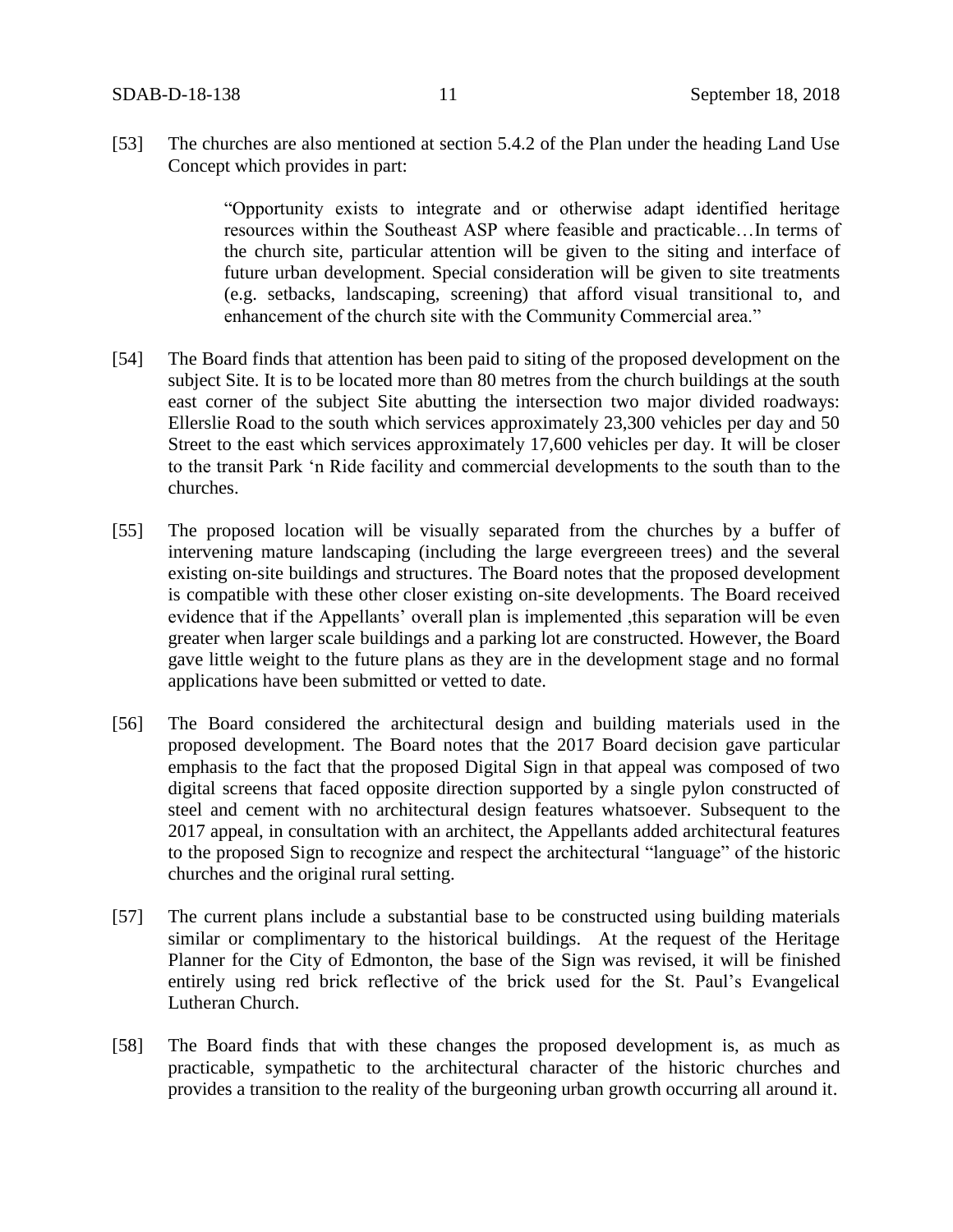- [59] The Board also received evidence that several Freestanding On-premises Signs associated with the adjacent commercial shopping centres have also been finished with red brick similar to the church, presumably to meet the intent of the Plan. While none of these Signs are Digital Signs, several are comparable in Area and are located in closer proximity to the churches than the proposed development.
- [60] The Board considered the scale of the proposed development and land use characteristics of surrounding developments.
- [61] The Board noted that the Heritage Officer was of the opinion that the proposed Sign is of an excessive scale, to the extent that it does not contribute to a positive urban interface and transition between the Church Site and the future surrounding urban development. The Board disagrees.
- [62] The proposed development will be located 80 metres from the churches and will be visually screened from them. It is to be located in closer proximity and within direct sight of a large and much taller telecommunications tower and of the commercial developments to the south. The photos show that while the subject Site is large, it is a tiny island in the middle of the growing commercial neighbourhood currently under construction. The subject Site is surrounded on three sides by 753,000 square feet of large scale retail development which includes buildings much larger than the churches, large parking areas and signage on a scale comparable to the proposed development. There is a large rugby recreational facility and City fields to the east across 50 street. The Board finds that the proposed development will not be out of scale with its surroundings.
- [63] The Board notes that the Appellants argued that the development should be approved because there are several other examples of buildings that are currently on the Historic Resource list located in similar or closer proximity to Digital Signs than the Churches and the proposed Sign. The Board placed no weight on these other cases as the Appellant could not provide details concerning the dates of approval or the applicable zoning. In any event, as stated above, the Board considers each case on its individual merit.
- [64] Taking all these factors into consideration, the Board finds on balance that the proposed development is reasonably compatible with the surrounding development and it is not inconsistent with the Plan.
- [65] The Board next considered the required variance to area. In her reasons for refusal, the Development Officer indicated that the required variance is large. While magnitude may be an indicator of impact, it is not necessarily determinative. The Board assesses variances based on the potential for adverse impacts per section 678(3)(d) of the Act.
- [66] The Board allows the variance in the maximum allowable Digital Sign Area per section 59C.3(4)(c)(ii) of the *Bylaw* for the following reasons:
	- a) There are no adjacent or nearby residential developments.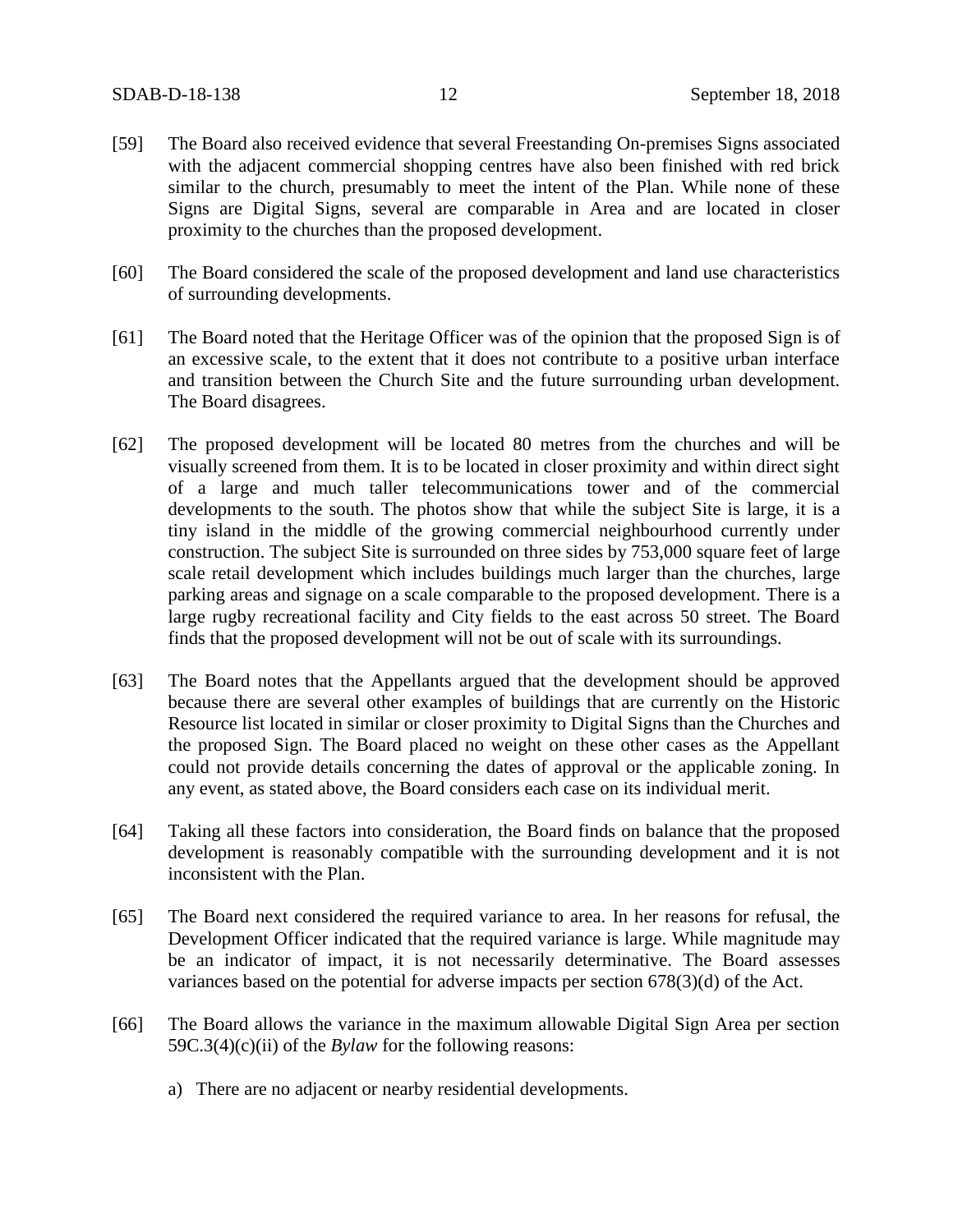- b) The subject Site is surrounded on the north, west and south by large scale commercial developments. The surrounding commercial properties have numerous Signs that are similar in overall Copy Area and finishing materials.
- c) Based on the evidence provided, numerous neighbouring business owners supported the Freestanding Minor Digital On-premises Off-premises Sign as it was proposed one year ago with the same Digital Sign Area.
- d) The Appellants are not aware of any change of heart on the part of their neighbours nor of any new opposition to the proposed development.
- e) No letters of either support or opposition were received by the Board. No one attended to oppose the proposed development.
- f) The proposed Sign is separated from the large recreational developments and the transit Park 'n Ride facility to the east by several lanes of traffic on 50 Street and a berm.
- g) While the proposed development exceeds the maximum allowable 8 square metres Area for a Freestanding Minor Digital On-premises Off-premises Sign, the maximum combined Area of Digital Sign Copy and any other type of Copy included on the same Sign face is within the maximum allowed 20 square metres allowance.
- h) The proposed location is adjacent to the intersection of two major roadways, but no transportation concerns have been noted specific to the size of the Digital Copy Area. Transportation Services reviewed the initial location proposed in the development permit application and requested that the proposed development be setback further from Ellerslie Road. The stamped refused plans reflect this change. After the location was changed Transportation Services again reviewed the proposed development and did not identify any traffic concerns. The Board finds that proposed development does not raise any traffic conflict issues.
- [67] For the above reasons, the Board concludes that the proposed development is reasonably compatible with the neigbourhood and that granting the required variance will not unduly interfere with the amenities of the neighbourhood, nor materially interfere with or affect the use, enjoyment or value of neighbouring parcels of land.

KChemian of

Ms. K. Cherniawsky, Presiding Officer Subdivision and Development Appeal Board

Board members in attendance: Mr. D. Fleming, Ms. P. Jones, Mr. A. Peterson, Mr. J. Wall